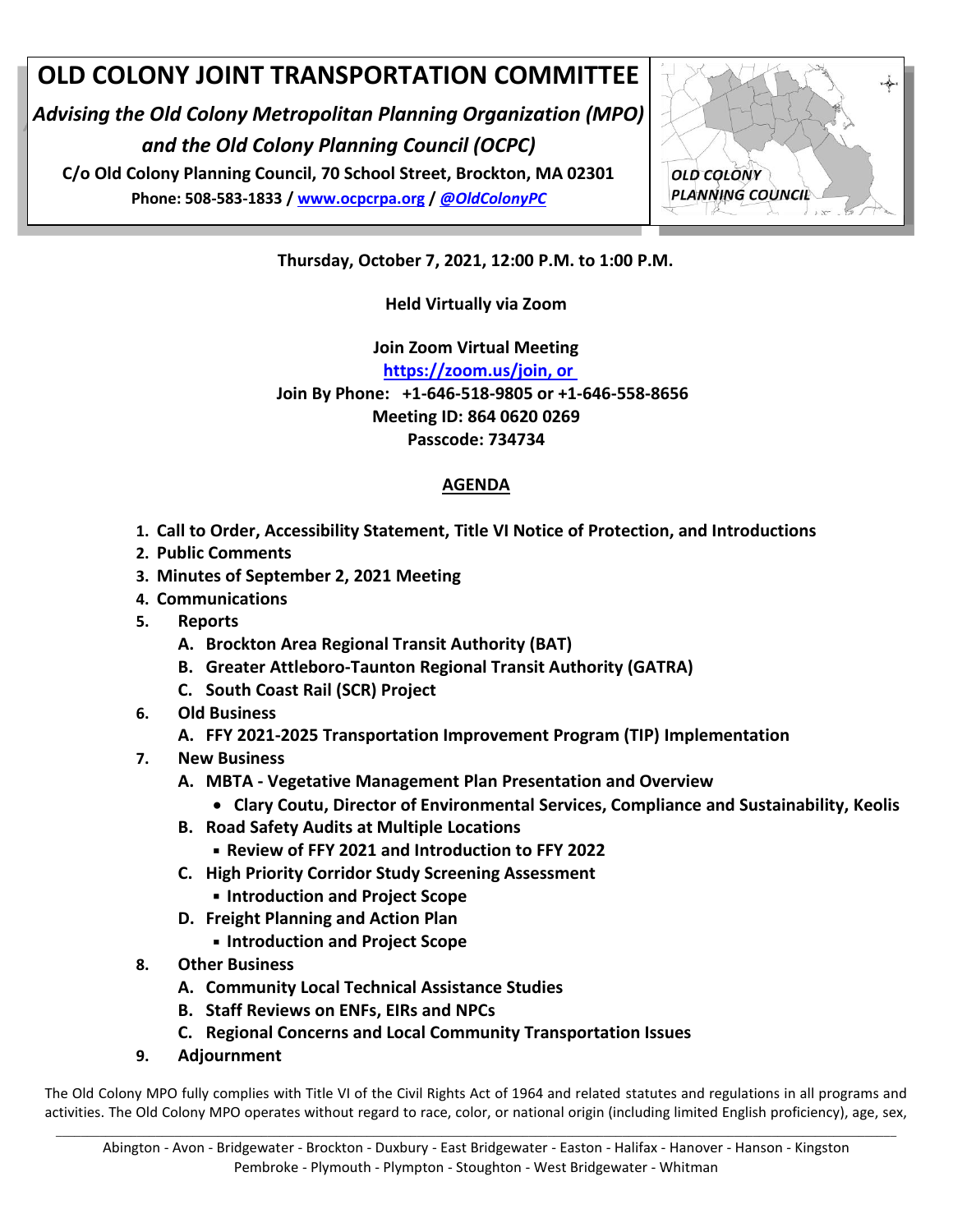disability, ancestry, ethnicity, gender, gender identity or expression, sexual orientation, religion, creed, veteran's status, or background. Any person who believes that they or any specific class of persons to be subject to discrimination prohibited by Title VI may by themselves or by a representative file a written complaint with the Old Colony MPO. Complaints are to be filed no later than 180 days from the date of the alleged discrimination. This meeting is accessible to people with disabilities and those with limited English proficiency. Accessibility accommodations and language services will be provided free of charge, upon request, as available. Please contact Mary Waldron at 508- 583-1833 Extension 202 for more information.

- If this information is needed in another language, please contact Mary Waldron at 508-583-1833 Extension 202.
- Se esta informação é necessária em outro idioma, entre em contato com Mary Waldron em 508-583-1833 Ramal 202.
- Si se necesita esta información en otro idioma, por favor póngase en contacto con Mary Waldron al 508-583-1833 extensión 202.
- Si yo bezwen enfòmasyon sa a nan yon lòt lang, tanpri kontakte Mary Waldron nan 508-583-1833 Ekstansyon 202.

The public discussion of the Transportation Improvement Program (TIP) at Old Colony JTC, Old Colony MPO, and transportation meetings satisfies the Program of Projects (POP) public hearing requirements of the Federal Transit Administration (FTA).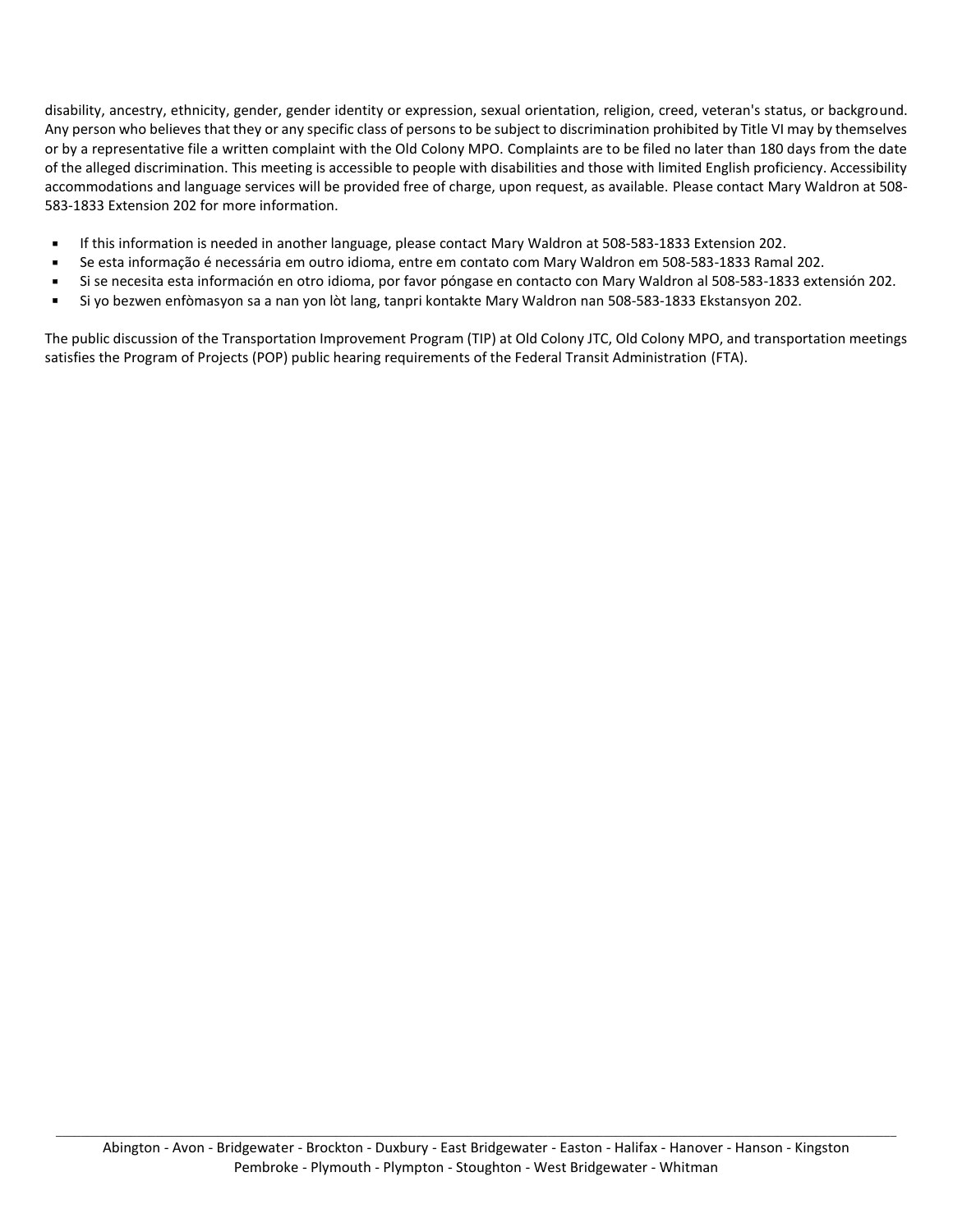# October 7, 2021 Old Colony JTC Meeting Agenda Item 1 Call to Order, Accessibility Statement, Title VI Notice of Protection, and Introductions

#### **Summary**

Call to order, Introductions, and Accessibility Statement and Title VI Nondiscrimination Statement.

**Accessibility Statement and Title VI Nondiscrimination Statement**

To be read by the Chair at the start of each meeting:

- "This meeting is accessible to people with disabilities. Microphones or telephones will be used by all speakers. Large- print materials are available upon advance request. If you would like either of these accommodations, please contact Mary Waldron at 508- 583-1833 Extension 202."
- "The Notice of Nondiscrimination Rights and Protections to Beneficiaries with regard to the Federal "Title VI/ Nondiscrimination" Protections and the State Nondiscrimination Protections is posted in this meeting room and is available on the Old Colony Planning Council Website. Please contact Mary Waldron at 508-583-1833 Extension 202 for more information. Thank you."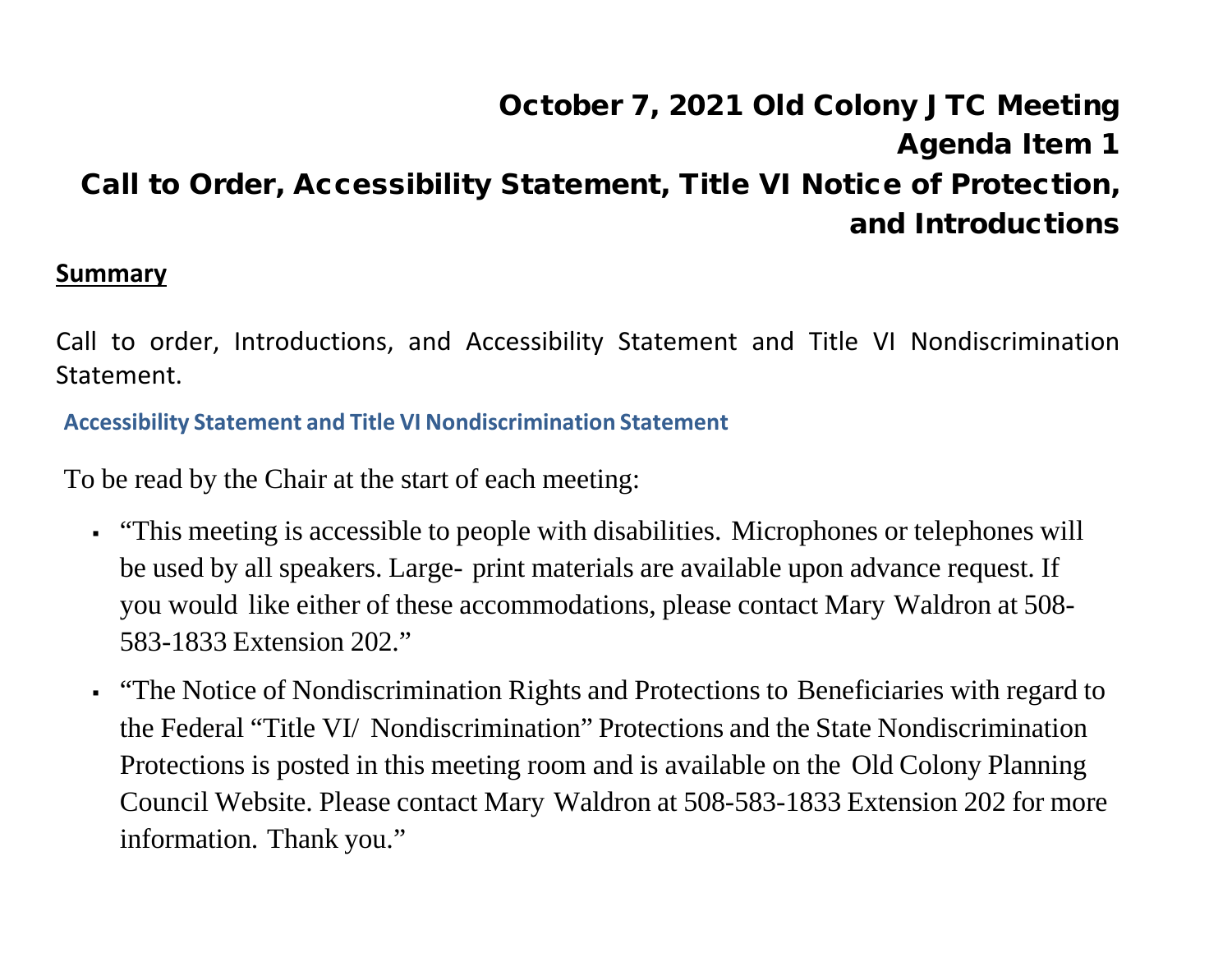# October 7, 2021 Old Colony JTC Meeting Agenda Item 2 Public Comments

**Summary**

Public comments.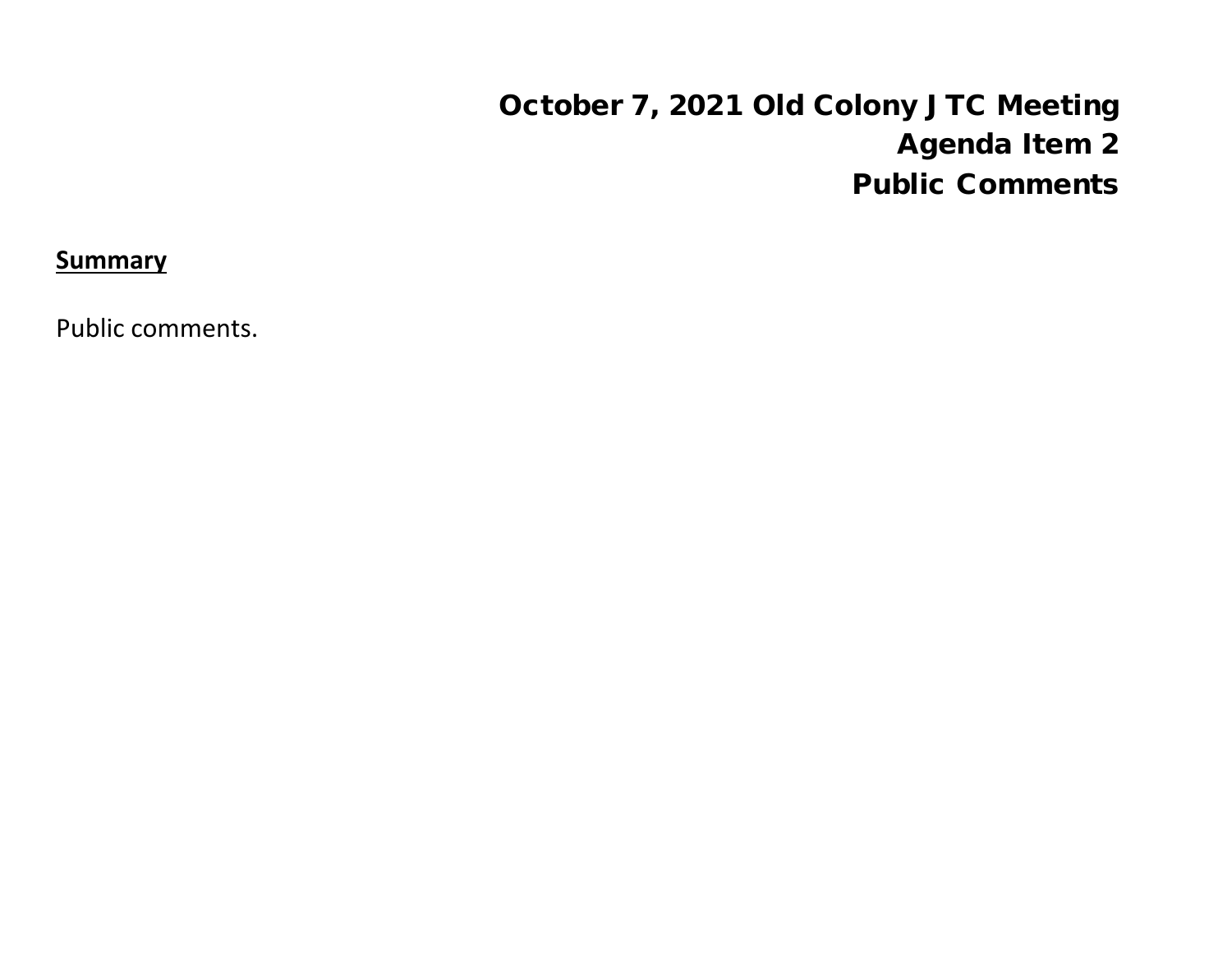# October 7, 2021 Old Colony JTC Meeting Agenda Item 3 Minutes of September 2, 2021 Meeting

#### **Summary**

Old Colony JTC to consider approval of September 2, 2021 Old Colony JTC Meeting Minutes.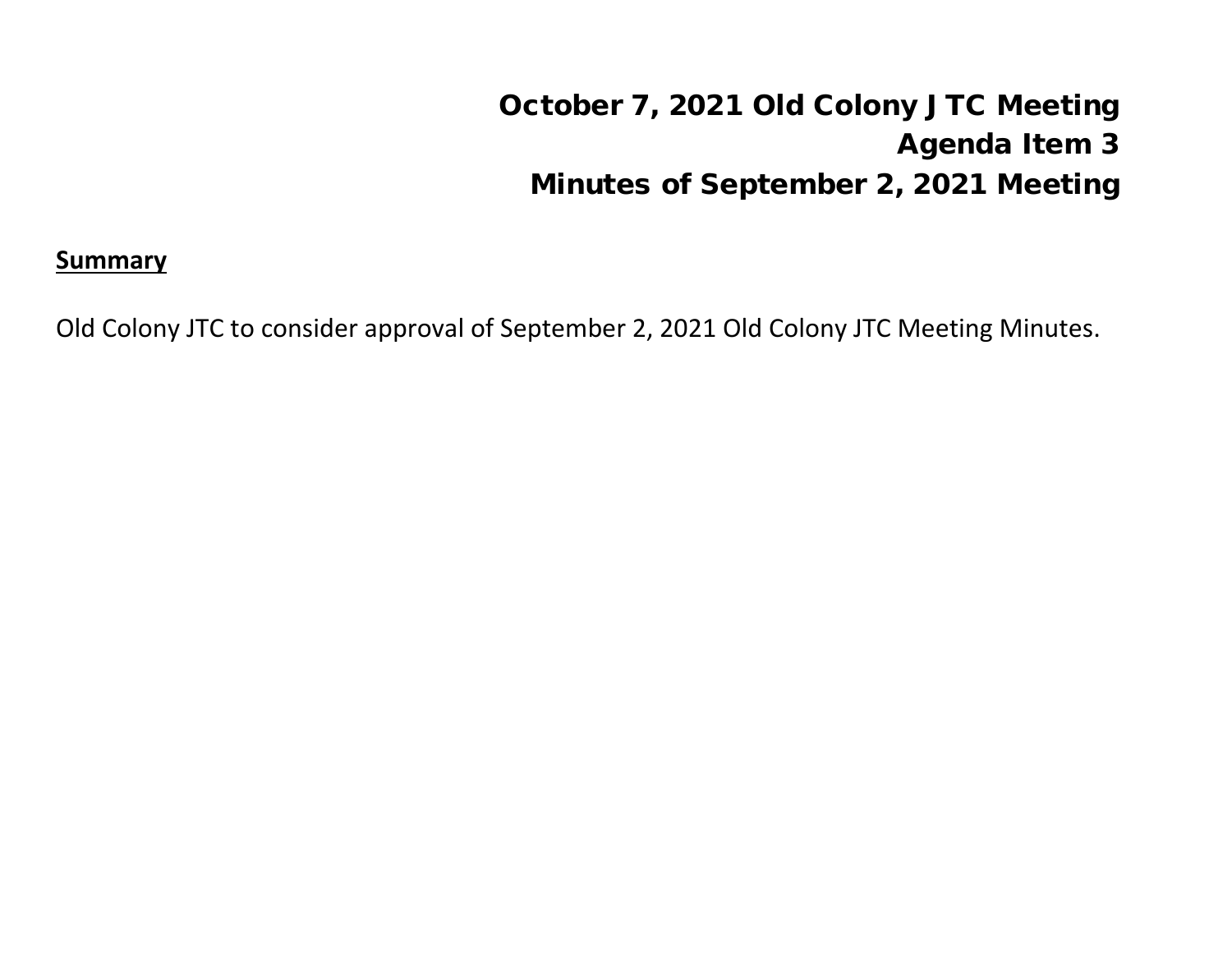# October 7, 2021 Old Colony JTC Meeting Agenda Item 4 Communications

#### **Summary**

#### **Safe Routes to School (SRTS) Infrastructure Launch Information Session - October 15, 2021 at 2:00 PM**

The Safe Routes to School (SRTS) Infrastructure Funding Program is back this year! The SRTS Infrastructure Funding Program provides both design and construction services between \$200,000 and \$1.5 million around public elementary and middle schools. Eligible projects include infrastructure projects such as transportation construction and capital improvement projects that will improve safety and/ or increase the number of children walking and biking to school. Projects must be located within two miles of a school serving children in any grades between kindergarten to eighth grade.

The application period opens on October 15, 2021, and all applications are due by 5:00 PM Eastern on December 1, 2021. The SRTS Infrastructure Funding Program Guidance Document will be available on the SRTS website in the Engineering section by October 15, 2021. All SRTS Partner Schools are encouraged to apply and must have a municipal contact as the primary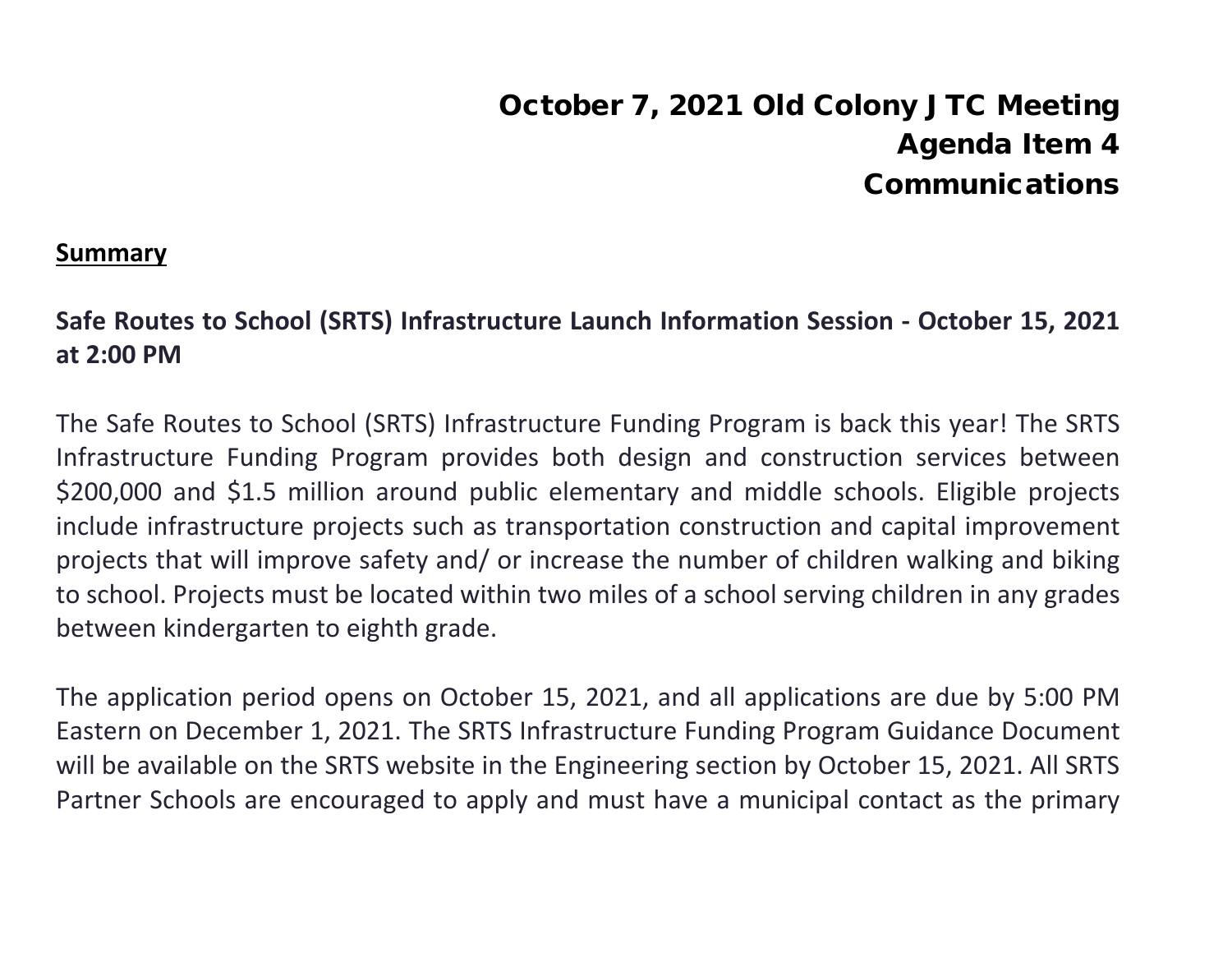#### applicant. To register, please visit: [https://us02web.zoom.us/meeting/register/tZ0lf-](https://us02web.zoom.us/meeting/register/tZ0lf--rpjoiHtS6hs-N8mrxJSA6lfXhfPSl) [rpjoiHtS6hs-N8mrxJSA6lfXhfPSl](https://us02web.zoom.us/meeting/register/tZ0lf--rpjoiHtS6hs-N8mrxJSA6lfXhfPSl)

#### **Safe Routes to School Annual Fall Summit - October 29, 2021 at 9:00 AM**

The Safe Routes to School (SRTS) Annual Fall Summit is for anyone interested in learning all about SRTS and the many free programs that can benefit your students. The summit will cover our fallback favorite topics for our newer SRTS communities and for our more seasoned programs. We encourage municipal staff, school and school district staff, SRTS task force members, and anyone else interested in Safe Routes to School to attend.

You are welcome to join for any or all the sessions. SRTS designed this summit to have sessions no longer than 30 minutes thus allowing us to keep everyone engaged and able to attend multiple sessions. Use the same Zoom link to enter and exit the sessions throughout the Summit. In lieu of regularly scheduled breaks, our informal "SRTS Quick Tip" sessions are great opportunities to get up and stretch your legs. To register, please visit: <https://us02web.zoom.us/meeting/register/tZUrd-qgrD8iGtRkajUBLkBBQ9r8xZdXwzBq>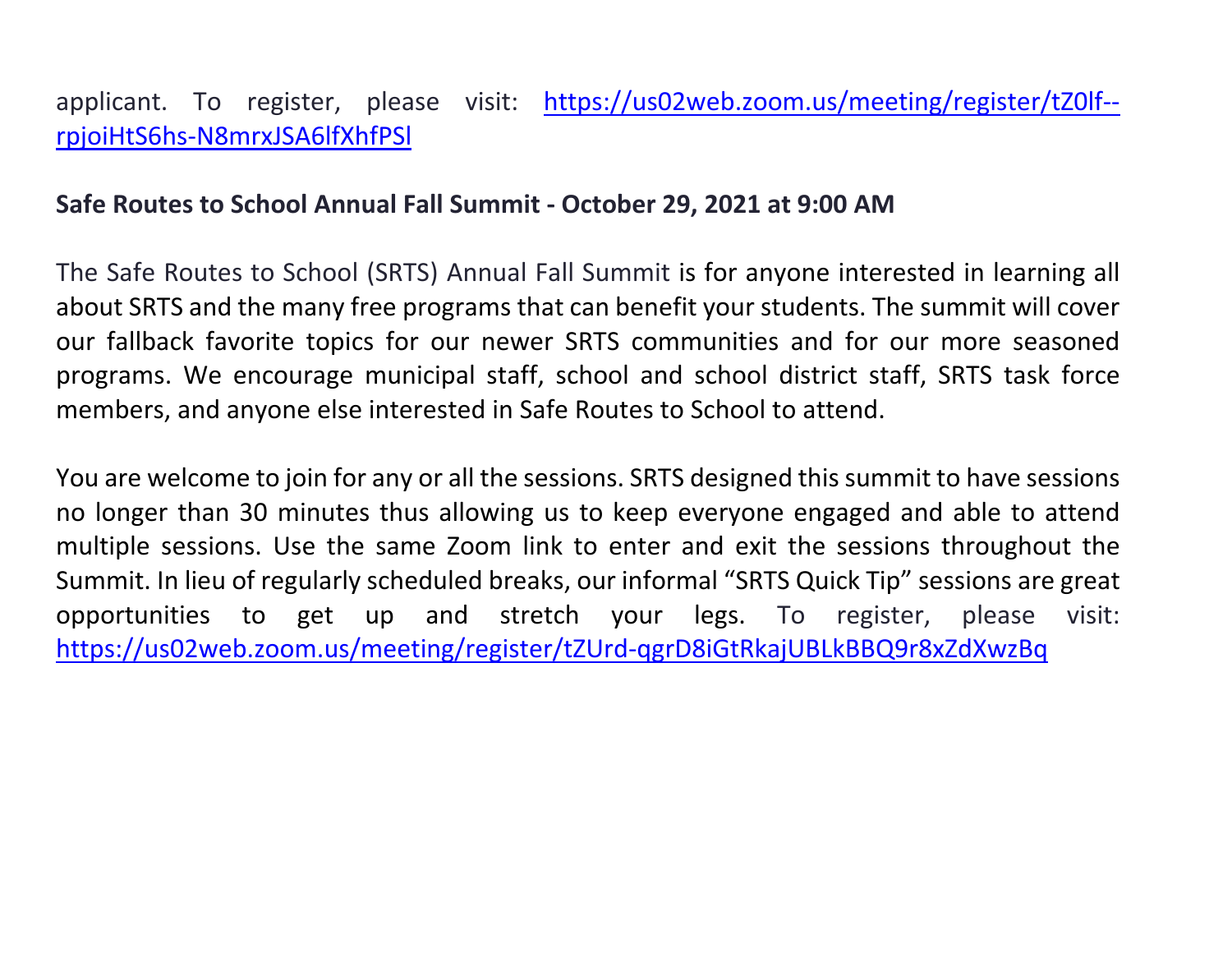#### **MassDOT Releases New Chapter 90 Informational Resources**

The Massachusetts Department of Transportation has updated its Chapter 90 [program](https://www.mass.gov/chapter-90-program) web portal and released several informational resources related to the program for municipalities. A new Municipal Guidance [Document](https://www.mass.gov/doc/program-guidance/download) reviews eligible expenses under the program and details project planning and implementation processes that are considered best practices. The document provides instructions for municipalities to use MaPIT, a GIS-driven project initiation and screening tool developed by MassDOT that will now support Chapter 90 project requests. MaPIT replaces paper-based Chapter 90 request forms, which have been transferred to this online system. Another new resource is a **[toolkit](https://www.mass.gov/info-details/chapter-90-planning-toolkit)** designed to support local planning efforts. A spreadsheet provides templates of the following documents:

- Annual Chapter 90 Checklist
- **Asset Condition List**
- **Bridge Inventory List**
- **Infrastructure Budget**
- **Project Planning**
- **Project Prioritization Matrix (unweighted and weighted)**

The MassDOT also developed a two-page **[Quick-Start Guide](https://www.mass.gov/doc/getting-started/download)** that briefly describes how the Chapter 90 funding allocation is calculated, what counts as eligible expenses, and how the program works. The department notes that these new resources do not change any rules or regulations set forth for the [Chapter 90 program](https://www.mass.gov/chapter-90-program) and do not impact the funding authorizations established by the governor and the Legislature. The Chapter 90 program (authorized through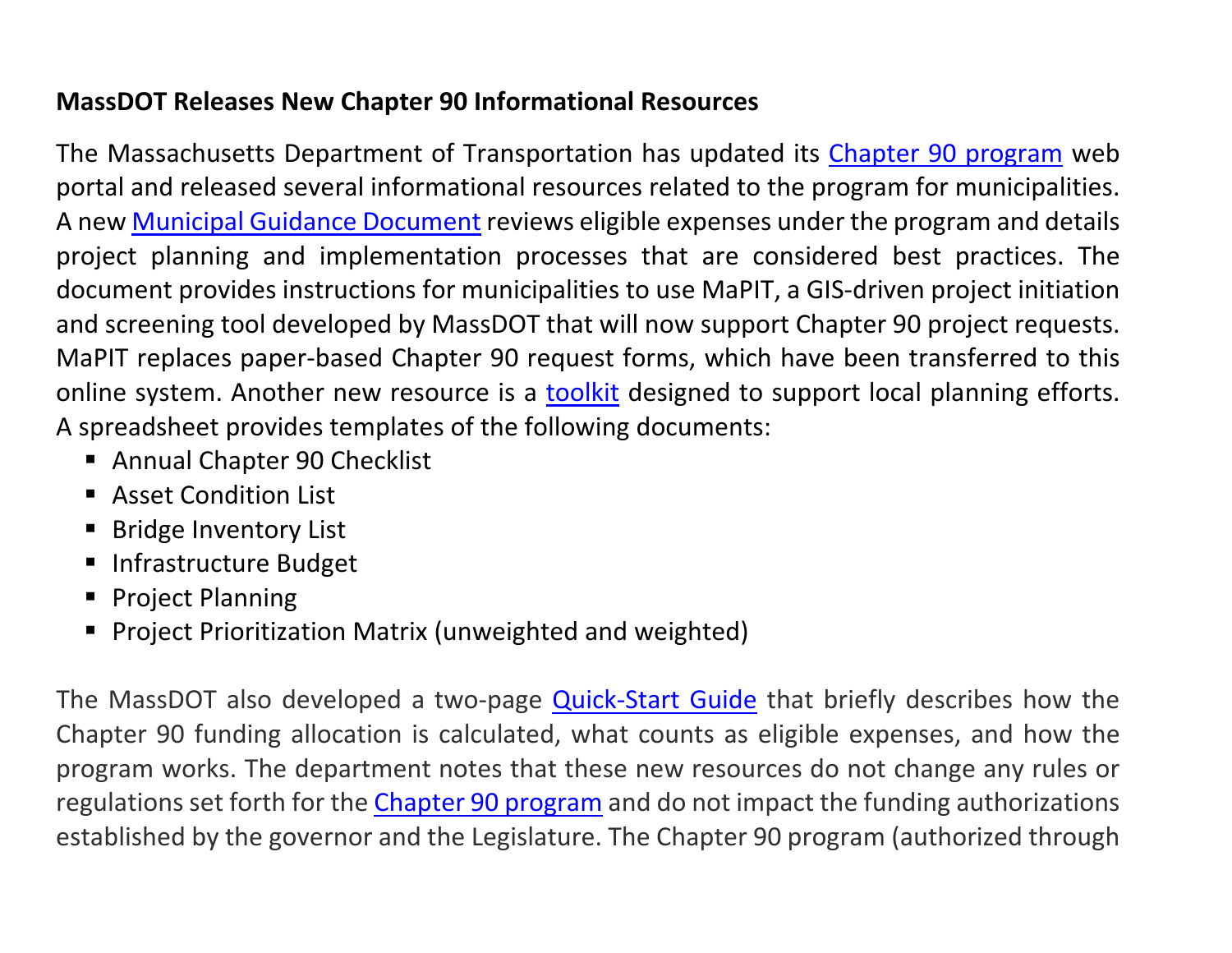M.G.L. Ch. 90, Sec. 34) provides reimbursement funding to municipalities for the implementation of capital improvements on local public ways. For more information please visit: <https://www.mass.gov/chapter-90-program> and <https://www.mass.gov/info-details/chapter-90-planning-toolkit>

#### **Massachusetts Project Intake Tool (MaPIT) 3.0 Training Opportunity**

This class, provided through the University of Massachusetts Transportation Center (UMTC), is intended for new MaPIT users planning to initiate Federally Funded roadway and bicycle projects; conversely it can also act as a refresher course for existing users. This class will instruct users on how to utilize the Highway Project Workflows for Federally Funded projects and as such these trainings are not intended for those who only use MaPIT or State Aid projects (such as Chapter 90, Complete Streets, and Small Bridge grant awards). Some features of MaPIT you will learn about include:

- $\blacksquare$  Interactive forms
- **Targeted questions to establish a richer project scope**
- GIS layers to alert project proponent to new opportunities, risks and areas of interest
- Dynamic alerts for potential permitting requirements, action items, and supplemental information
- Option to upload supporting documentation
- Improved alignment with MassDOT scoring criteria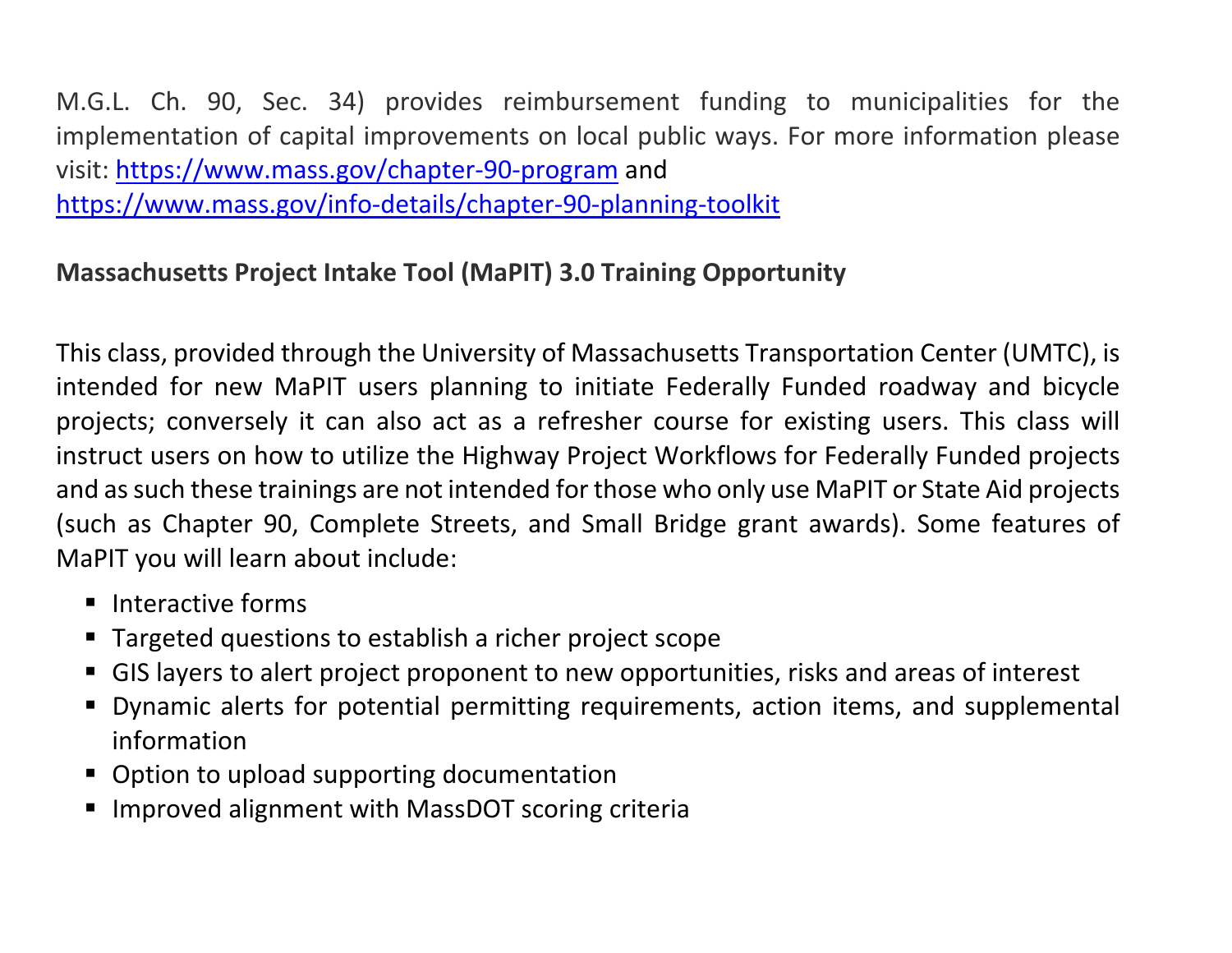Virtual classes are available on October 20, 2021, and October 27, 2021. Please check the following for more information:

[https://www.umasstransportationcenter.org/assnfe/CourseView.asp?MODE=VIEW&clCours](https://www.umasstransportationcenter.org/assnfe/CourseView.asp?MODE=VIEW&clCourseID=1614&csCategory=&csFrom=&csTo=&csKeyWord=&csSortBy=2&clPageNumber=1&clParentCategory=0) [eID=1614&csCategory=&csFrom=&csTo=&csKeyWord=&csSortBy=2&clPageNumber=1&clPar](https://www.umasstransportationcenter.org/assnfe/CourseView.asp?MODE=VIEW&clCourseID=1614&csCategory=&csFrom=&csTo=&csKeyWord=&csSortBy=2&clPageNumber=1&clParentCategory=0) [entCategory=0](https://www.umasstransportationcenter.org/assnfe/CourseView.asp?MODE=VIEW&clCourseID=1614&csCategory=&csFrom=&csTo=&csKeyWord=&csSortBy=2&clPageNumber=1&clParentCategory=0)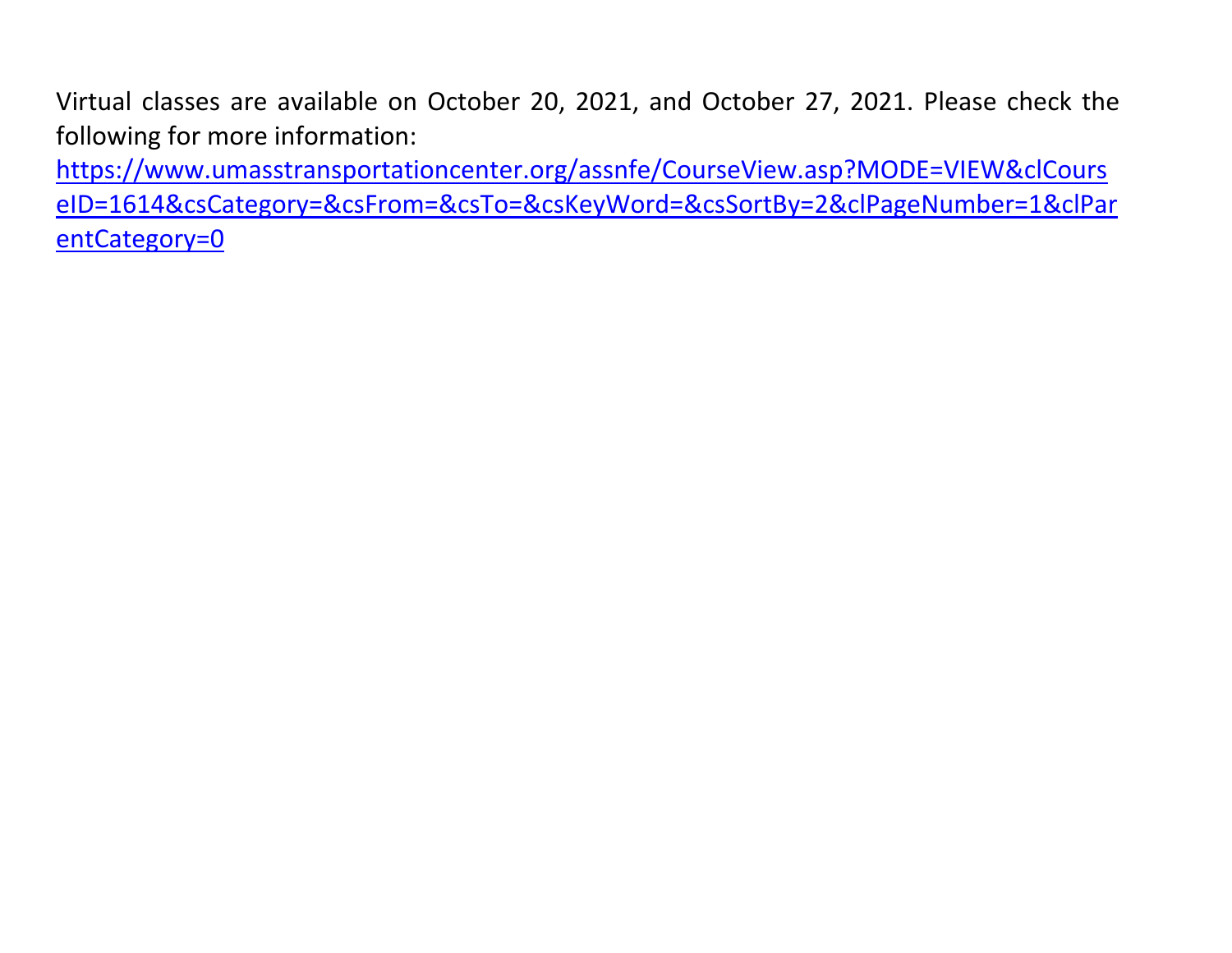October 7, 2021 Old Colony JTC Meeting Agenda Item 5A Brockton Area Transit Authority (BAT)

**Summary**

Brockton Area Transit to provide report.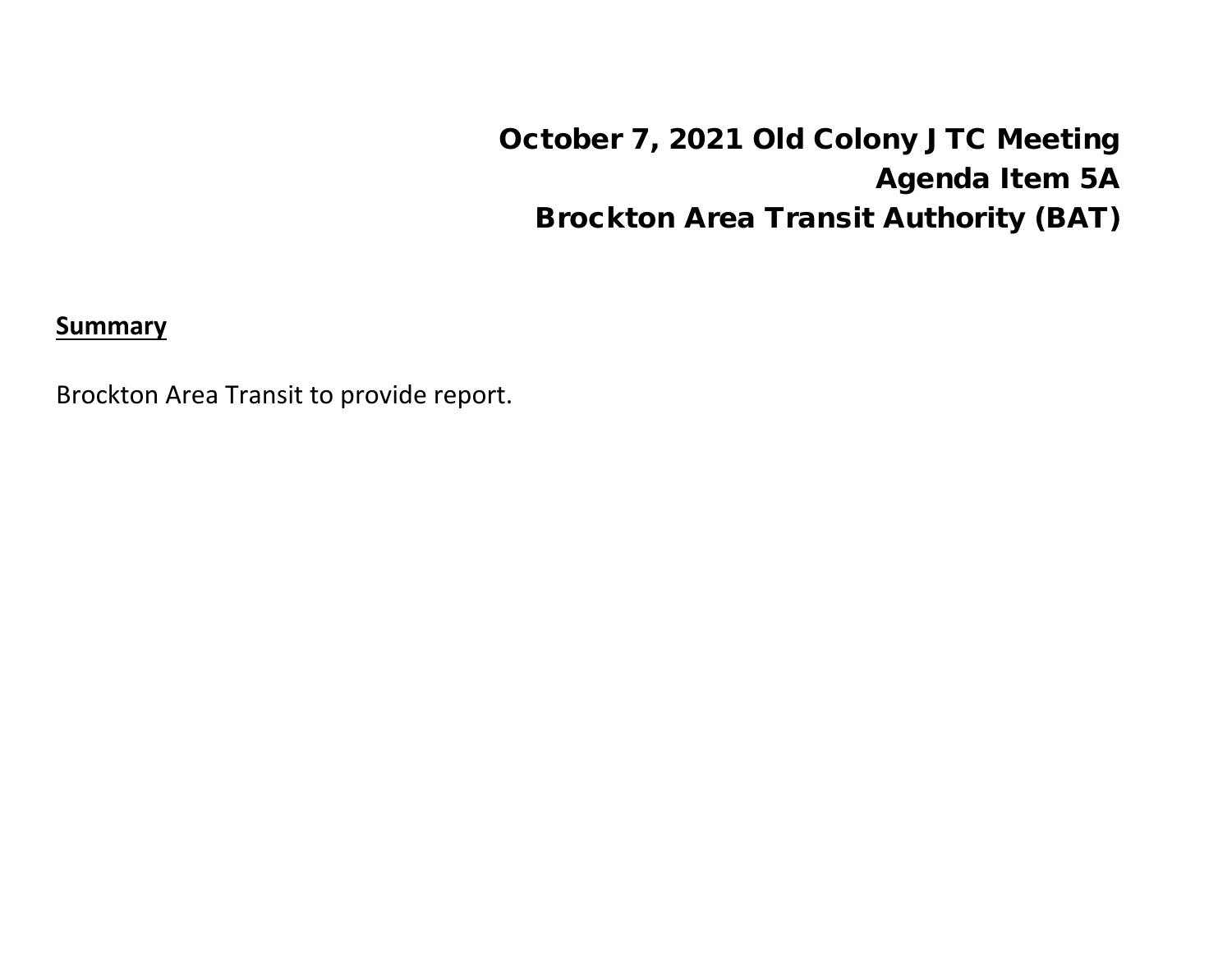# October 7, 2021 Old Colony JTC Meeting Agenda Item 5B Greater Attleboro-Taunton Regional Transit Authority (GATRA)

#### **Summary**

Greater Attleboro-Taunton Regional Transit Authority to provide report.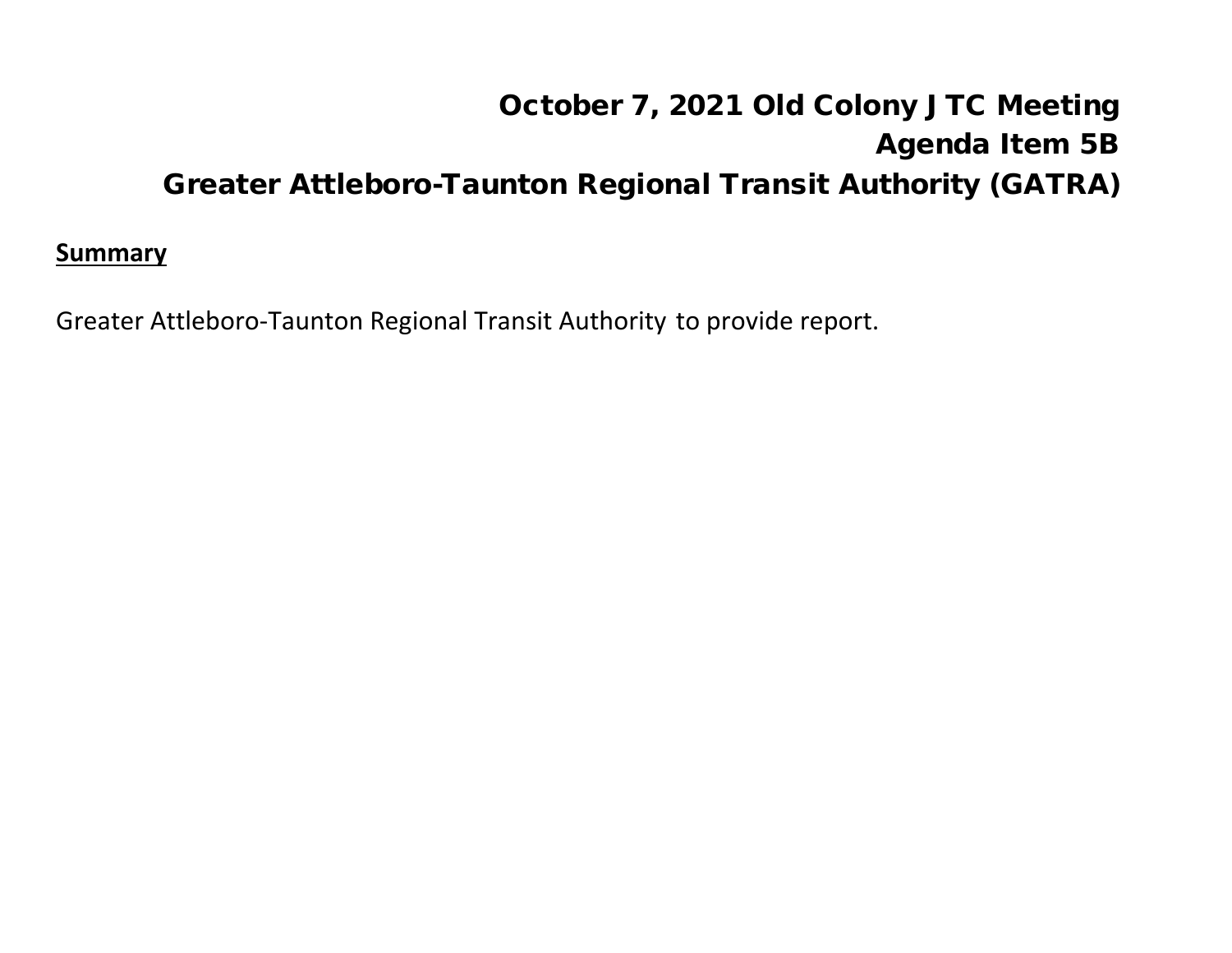# October 7, 2021 Old Colony JTC Meeting Agenda Item 5C South Coast Rail (SCR) Project

#### **Summary**

The South Coast Rail (SCR) project will restore commuter rail service between Boston and southeastern Massachusetts by the end of 2023. Taunton, Fall River, and New Bedford are the only major cities within 50 miles of Boston that do not currently have commuter rail service to Boston. SCR will reconnect this region to jobs and generate economic development.

South Coast Rail consists of two phases:

Phase 1 will provide a one-seat ride by extending the existing Middleborough/Lakeville commuter rail line from Boston to Taunton, Fall River, and New Bedford and it will deliver service to the South Coast by late 2023.

Full Build plans to extend Commuter Rail service to continue travel on the Stoughton branch of the Providence/Stoughton line, connecting to more communities in the region. Doing so would result in reconstructing the Canton Center and Stoughton stations to accommodate two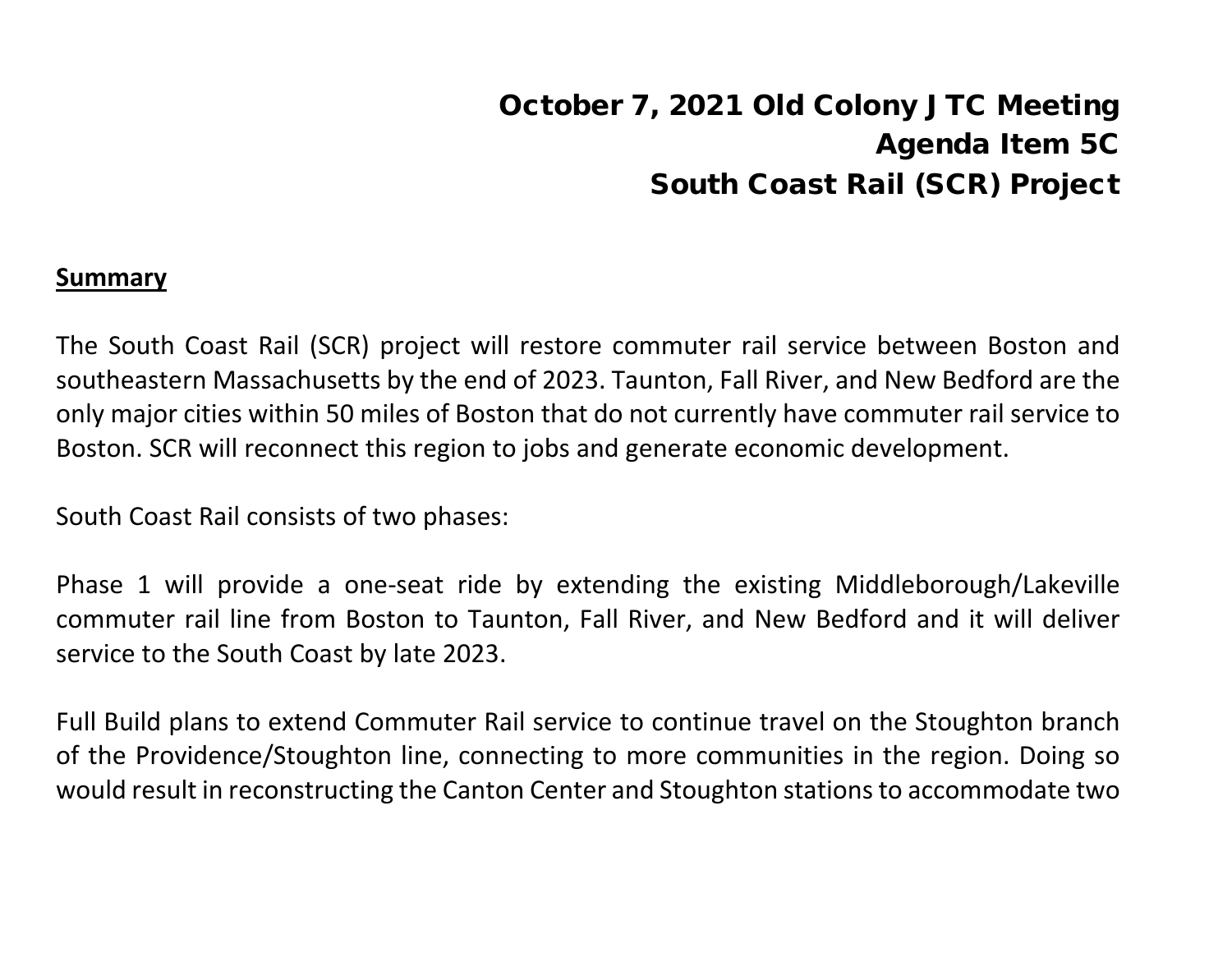rail lines. In 2021, the design team will begin conceptual design work and preliminary engineering to seek permits and funding.

In September 2021, work was conducted at one railroad grade crossing in Assonet and two others in Lakeville that resulted in detours for all traffic resulting in accessibility only for local traffic. 24-hour drill shaft work for a support wall was conducted between Church Street in Raynham and Middleboro Avenue in Taunton. 24-hour daytime track work was conducted between Colonial Drive and Forge Road in Assonet.

Additional work done included construction at station and layover sites from Middleborough to New Bedford and from Berkley to Fall River, transportation of soils by truck to two stockpile locations in Assonet and one in Fall River, and soil excavated from work along the right-of-way along the Middleborough Secondary and New Bedford Main Lines were transported to the new Middleborough and the Freetown stations.

If anyone is interested in signing up for weekly updates on the South Coast Rail project, please click on the following link to enter an email address:

[https://public.govdelivery.com/accounts/MADOT/subscriber/new?topic\\_id=MADOT\\_30](about:blank)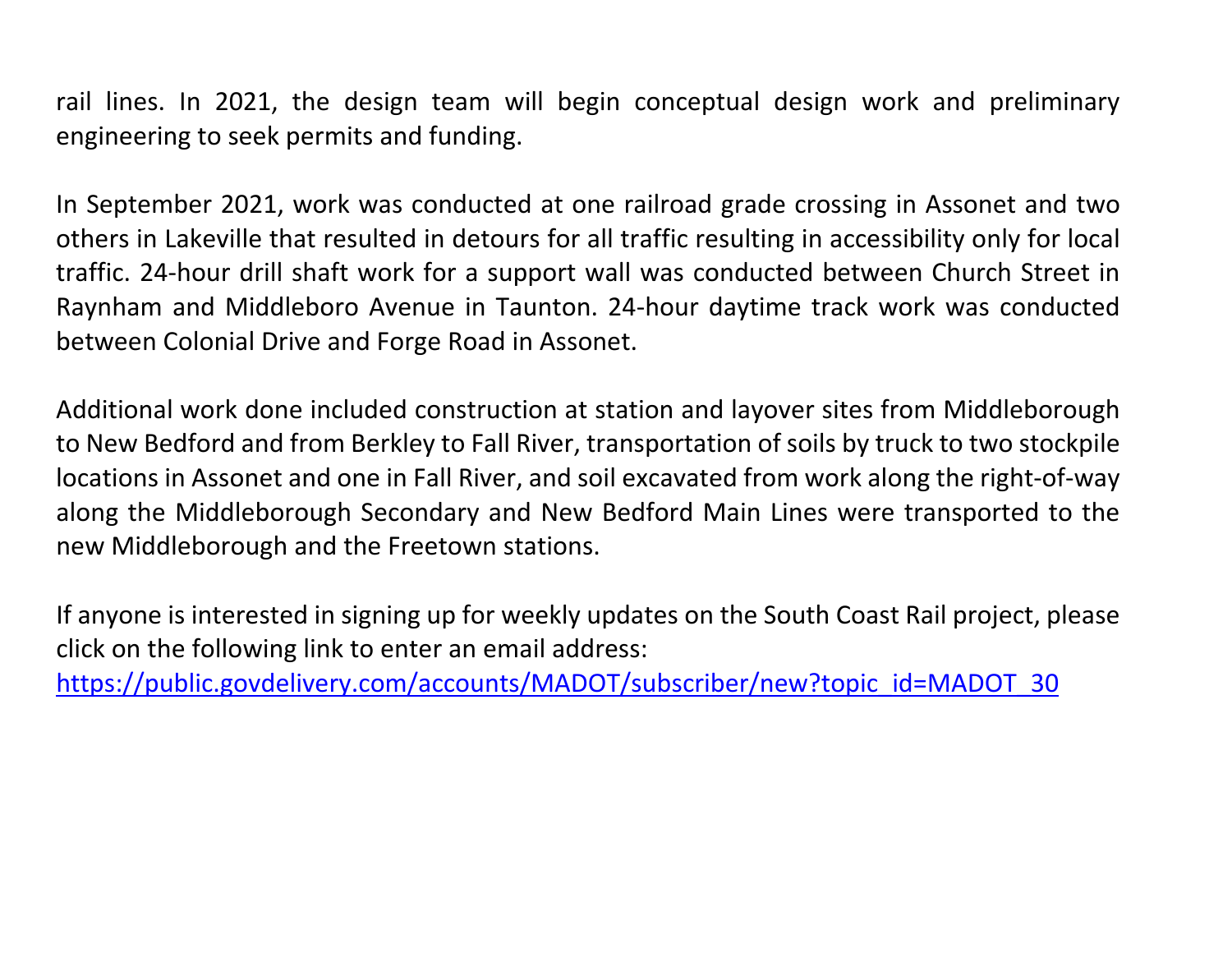# October 7, 2021 Old Colony JTC Meeting Agenda Item 6A FFY 2022-2026 Transportation Improvement Program (TIP) Implementation

#### **Summary**

The Transportation Improvement Program projects programmed in Year 1 must be ready for advertisement within that year (design, engineering, permits, and approvals, etc. completed).

#### **FFY 2022 PROJECTS:**

- AVON & STOUGHTON PAVEMENT PRESERVATION AND RELATED WORK ON ROUTE 24 (608496)
	- o Plans, Specifications, and Estimate (PS&E) Resubmission 2 received by MassDOT (5/7/2021).
	- o Cost Estimate is \$7,339,593.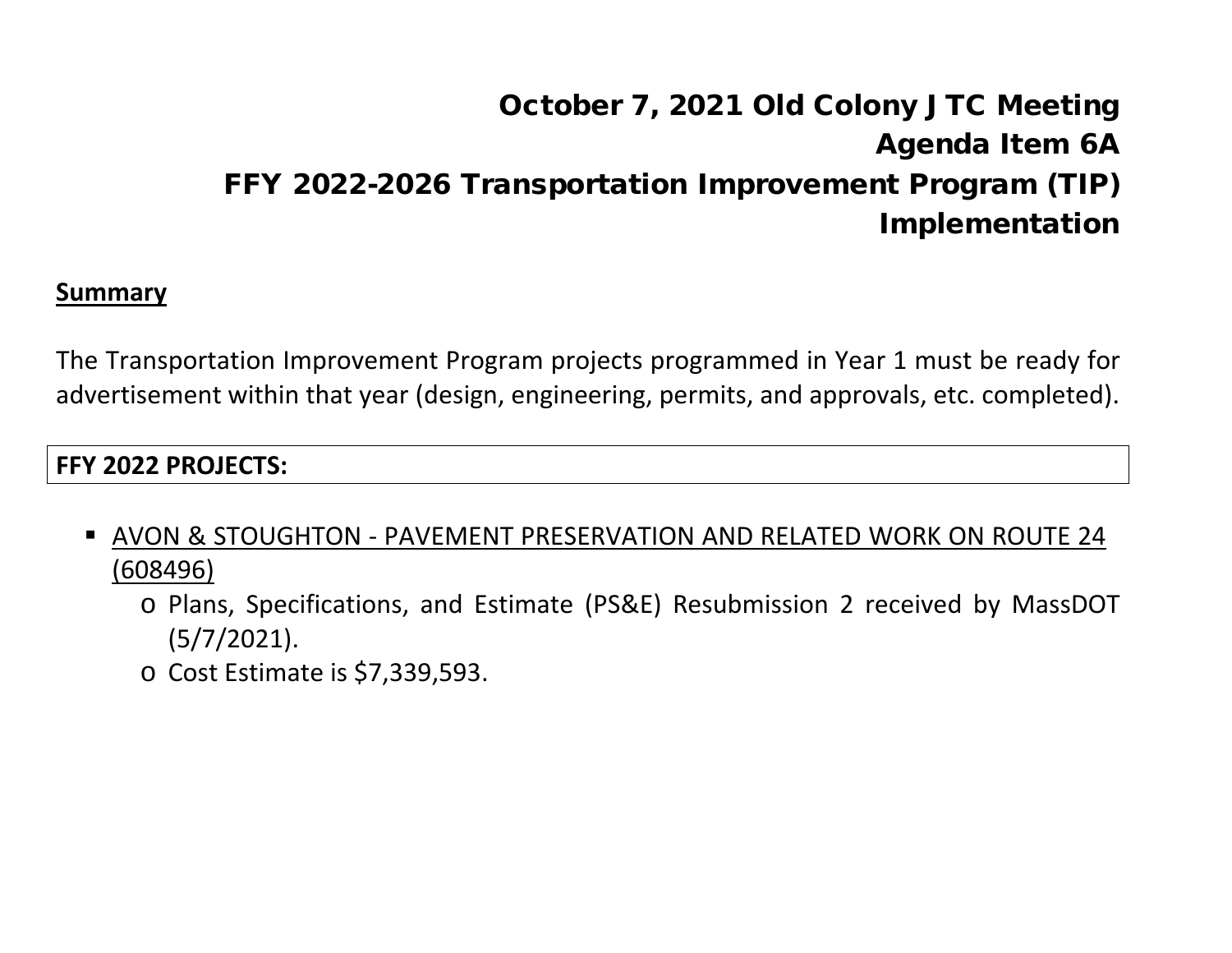- PEMBROKE REHABILITATION OF ROUTE 36 (CENTER STREET) FROM ROUTE 27 TO ROUTE 14 (600380)
	- o Plans, Specifications, and Estimate (PS&E) Resubmission 1 received by MassDOT (6/2/2021).
	- o Cost Estimate is \$ 10,160,995.

#### **FFY 2023 PROJECTS:**

- BROCKTON INTERSECTION IMPROVEMENTS AND RELATED WORK AT CENTRE STREET (ROUTE 123), CARY STREET, AND LYMAN STREET (609410)
	- o 25% Package Resubmission 1 received by MassDOT (7/9/2021).
	- o Cost Estimate is \$2,135,071.
- STOUGHTON CORRIDOR IMPROVEMENTS ON ROUTE 138 (607403) AC PHASE 1 OF 2
	- o 25% Package Resubmission 1 received by MassDOT (10/13/2020).
	- o Cost Estimate for AC Phase 1 is \$6,971,447 (Total cost is \$11,485,518).
- STOUGHTON INTERSECTION IMPROVEMENTS AND RELATED WORK AT CENTRAL STREET, CANTON STREET AND TOSCA DRIVE (608279)
	- o MassDOT comments on the 100% Package returned to the Design Engineer (3/24/2021).
	- o Cost Estimate is \$4,596,463.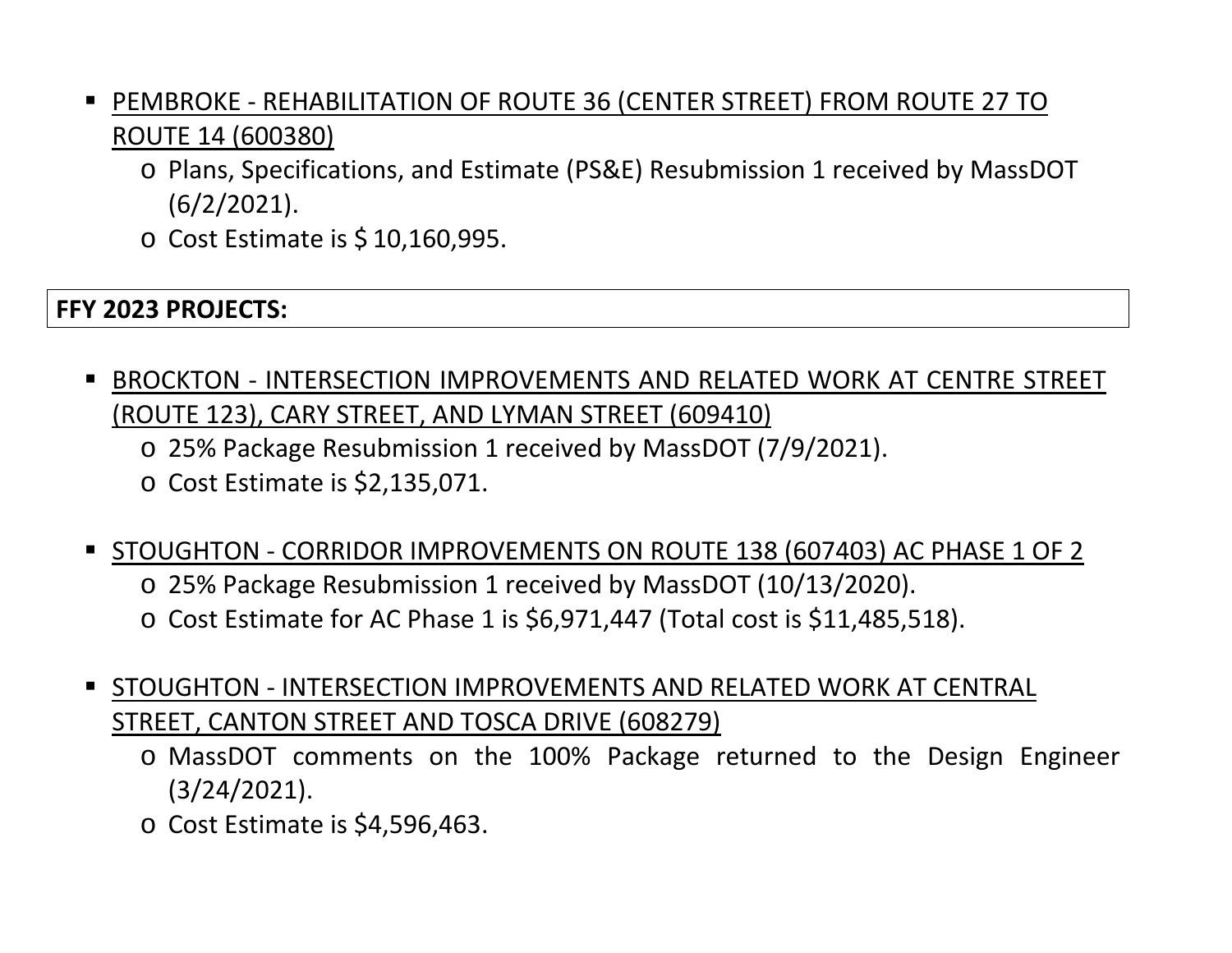#### **FFY 2024 PROJECTS:**

- BROCKTON ROUTE 123 (CENTRE STREET) AT PLYMOUTH STREET SIGNALIZATION AND GEOMETRIC IMPROVEMENTS (609052)
	- o Project is in the preliminary design phase.
	- o Cost Estimate is \$2,523,420.
- PLYMPTON BRIDGE REPLACEMENT, WINNETUXET ROAD OVER WINNETUXET RIVER (609435)
	- o Project is in the preliminary design phase.
	- $\circ$  Cost Estimate is \$ \$2,141,666.
- STOUGHTON CORRIDOR IMPROVEMENTS ON ROUTE 138 (607403) AC PHASE 2 OF 2
	- o 25% Resubmission 1 Package received by MassDOT (10/13/2020).
	- o Cost Estimate for AC Phase 2 is \$4,514,071 (Total cost is \$11,485,518).

#### **FFY 2025 PROJECTS:**

- BROCKTON INTERSECTION IMPROVEMENTS AT LYMAN STREET/ GROVE STREET/ SUMMER STREET & REPLACEMENT OF GROVE STREET BRIDGE, B-25-005, OVER SALISBURY PLAIN RIVER (607818)
	- o 25% Resubmission 1 Package received by MassDOT (12/24/2019).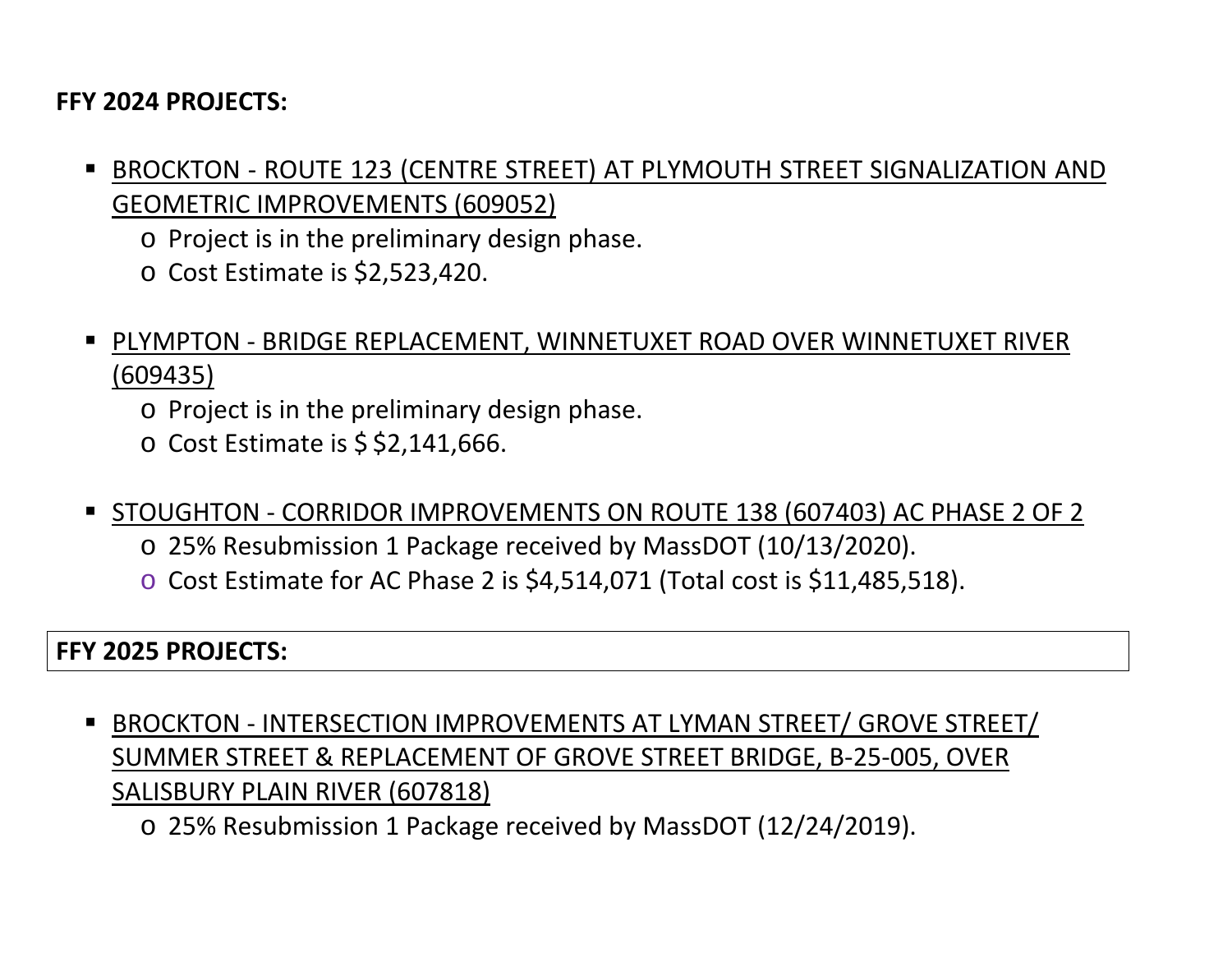o Cost Estimate is \$4,704,000.

- **EXAMPLE CORRIDOR IMPROVEMENTS ON ROUTE 138 INCLUDING INTERSECTION** IMPROVEMENTS AT ROUTE 138 (WASHINGTON STREET) AND ELM STREET (608195)
	- o MassDOT comments on the 25% Package returned to the Design Engineer (as of 1/23/2019).
	- o Cost Estimate is \$5,754,468.

#### **FFY 2026 PROJECTS:**

- ABINGTON INTERSECTION IMPROVEMENTS AT HANCOCK STREET AND CHESTNUT STREET (609440)
	- o MassDOT comments on the 25% Package returned to the Design Engineer (as of 9/6/2021).
	- o Cost Estimate is \$2,900,232.
- DUXBURY SIGNAL INSTALLATION @ ROUTE 3 (NB & SB) RAMPS & ROUTE 3A (TREMONT STREET) (606002)
	- o Project is in the preliminary design phase.
	- o Cost Estimate is \$2,784,000.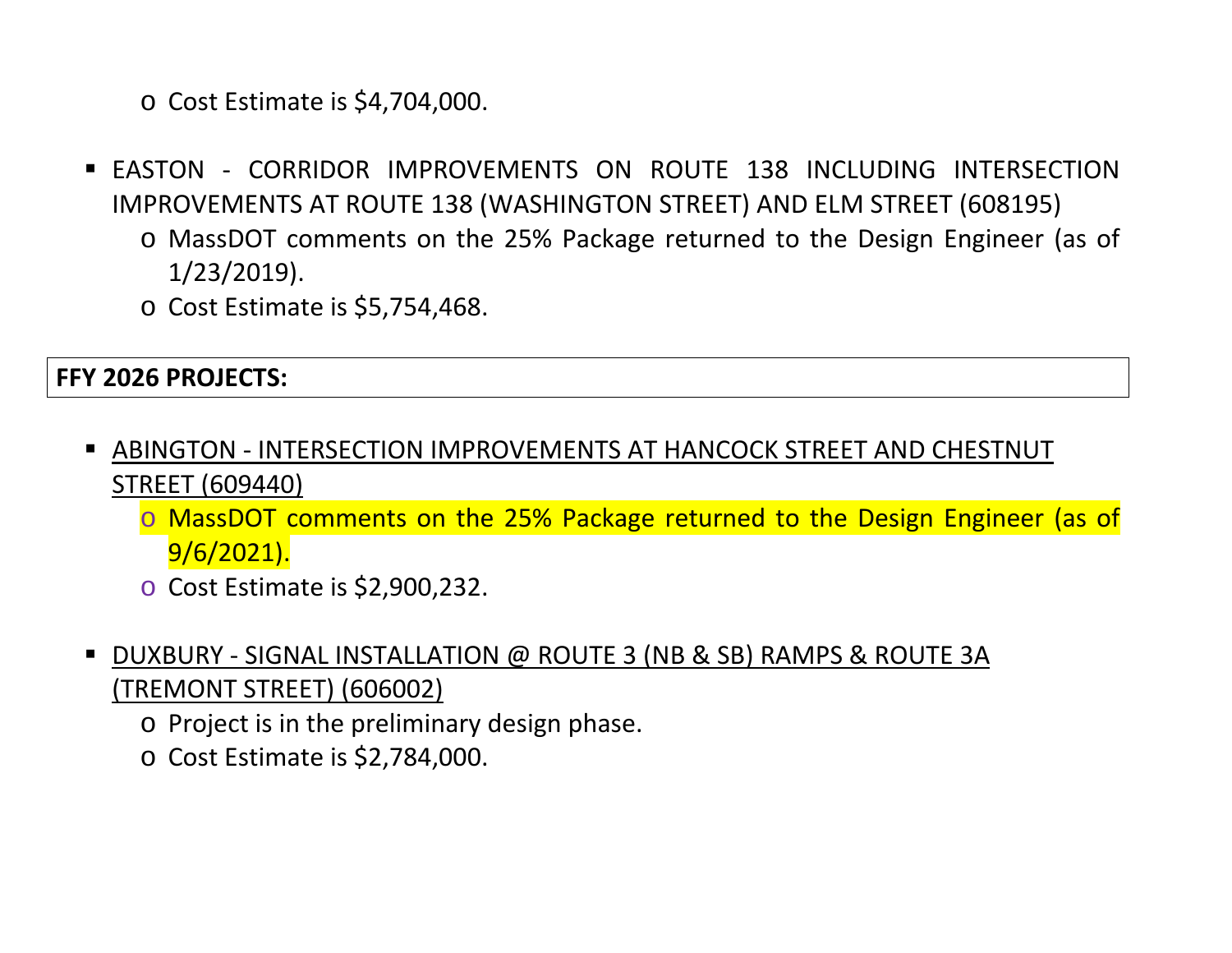- HANSON CORRIDOR IMPROVEMENTS ON ROUTE 14 (MAQUAN STREET), FROM THE PEMBROKE T.L. TO INDIAN HEAD STREET AND RELATED WORK (608506) AC Phase 1 of 2
	- o 25% Package received by MassDOT (as of 5/7/2020).
	- o Project is in the preliminary design phase.
	- o AC Phase 1 is \$5,464,471 (Total cost is \$11,960,783).

#### **CURRENTLY UNPROGRAMMED PROJECTS IN FFY 2022-2026 TIP**

- ABINGTON & BROCKTON PEDESTRIAN AND BICYCLE IMPROVEMENTS ON ROUTE 123 (609520)
	- o Currently not programmed.
	- o 25% Package received by MassDOT (7/9/2021).
	- o Cost Estimate is \$3,129,363.
- AVON INTERSECTION IMPROVEMENTS AT ROUTE 28, SPRING STREET AND HARRISON BOULEVARD (611979)
	- o Currently not programmed.
	- o Project is in the preliminary design phase.
	- o The Notice to Proceed (NTP) to begin work on the contract has been issued. (7/14/2021).
	- o Cost Estimate is \$3,750,000.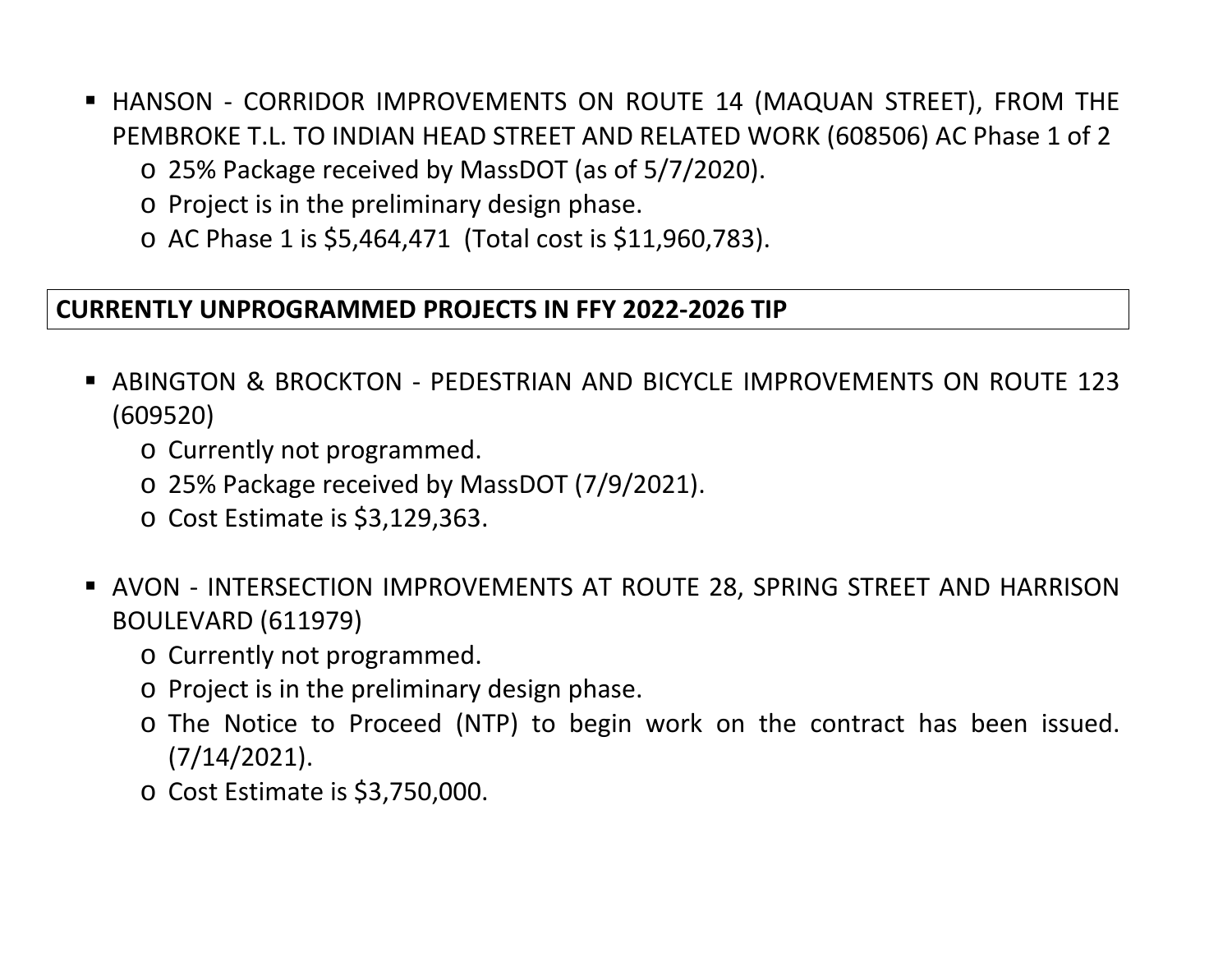- BROCKTON INTERSECTION IMPROVEMENTS @ CRESCENT STREET (ROUTE 27)/ QUINCY STREET/ MASSASOIT BOULEVARD (606143)
	- <sup>o</sup> Currently not programmed.
	- <sup>o</sup> 25% Package received by MassDOT (as of 5/4/2015).
	- $\circ$  Cost Estimate is \$5,520,744.
- BROCKTON BROCKTON- INTERSECTION IMPROVEMENTS AT ROUTE 123 (BELMONT STREET), PEARL STREET AND STONEHILL STREET (612262)
	- o Currently not programmed.
	- o Project is in the preliminary design phase.
	- $\circ$  Cost Estimate is \$7,465,375.
- EAST BRIDGEWATER INTERSECTION IMPROVEMENTS AT BEDFORD STREET (ROUTE 18), WEST STREET (ROUTE 106) AND EAST STREET (611968)
	- o Currently not programmed.
	- o Project is in the preliminary design phase.
	- o Cost Estimate is \$3,500,000.
- EAST BRIDGEWATER INTERSECTION IMPROVEMENTS AT HIGHLAND STREET AND NORTH BEDFORD STREET (ROUTE 18) (611976)
	- o Currently not programmed.
	- o Project is in the preliminary design phase.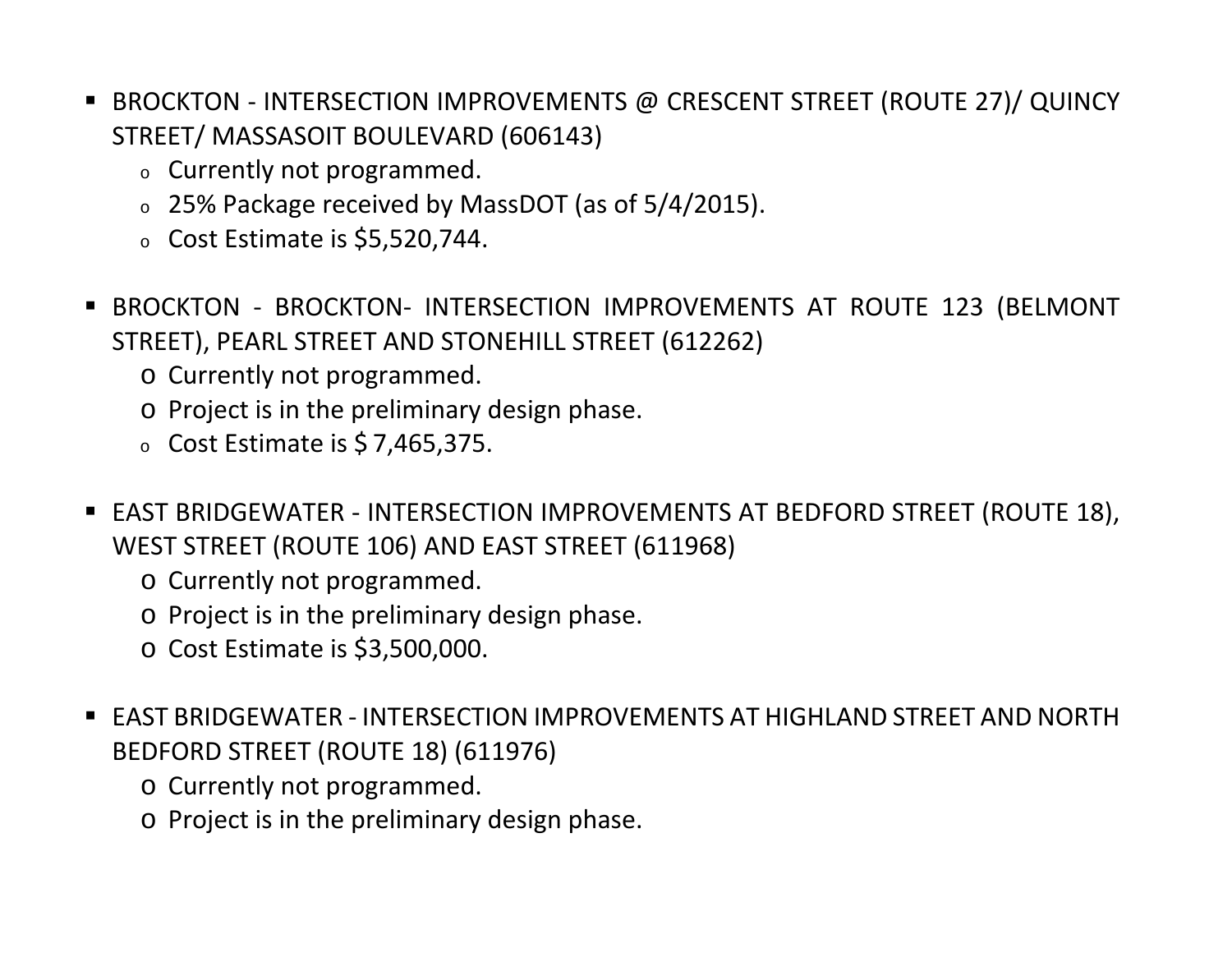o Cost Estimate is \$3,500,000.

- EASTON RESURFACING AND RELATED WORK ON ROUTE 138 (ROOSEVELT CIRCLE TO STOUGHTON TOWN LINE) (608585)
	- o Currently not programmed.
	- o Project is in the preliminary design phase.
	- o Cost Estimate is \$4,025,000.
- EASTON IMPROVEMENTS ON FOUNDRY STREET (ROUTE 106/123) (612269)
	- o Currently not programmed.
	- o Project is in the preliminary design phase.
	- o Cost Estimate is \$ 14,315,773.
- KINGSTON BRIDGE REPLACEMENT, K-01-014, SMITHS LANE OVER ROUTE 3 (PILGRIM HIGHWAY) (608615)
	- o Currently not programmed.
	- o Project is in the preliminary design phase.
	- o Cost Estimate is \$12,788,000.
- PEMBROKE INTERSECTION IMPROVEMENTS AT WASHINGTON STREET AND SCHOOSETT STREET (611978)
	- o Currently not programmed.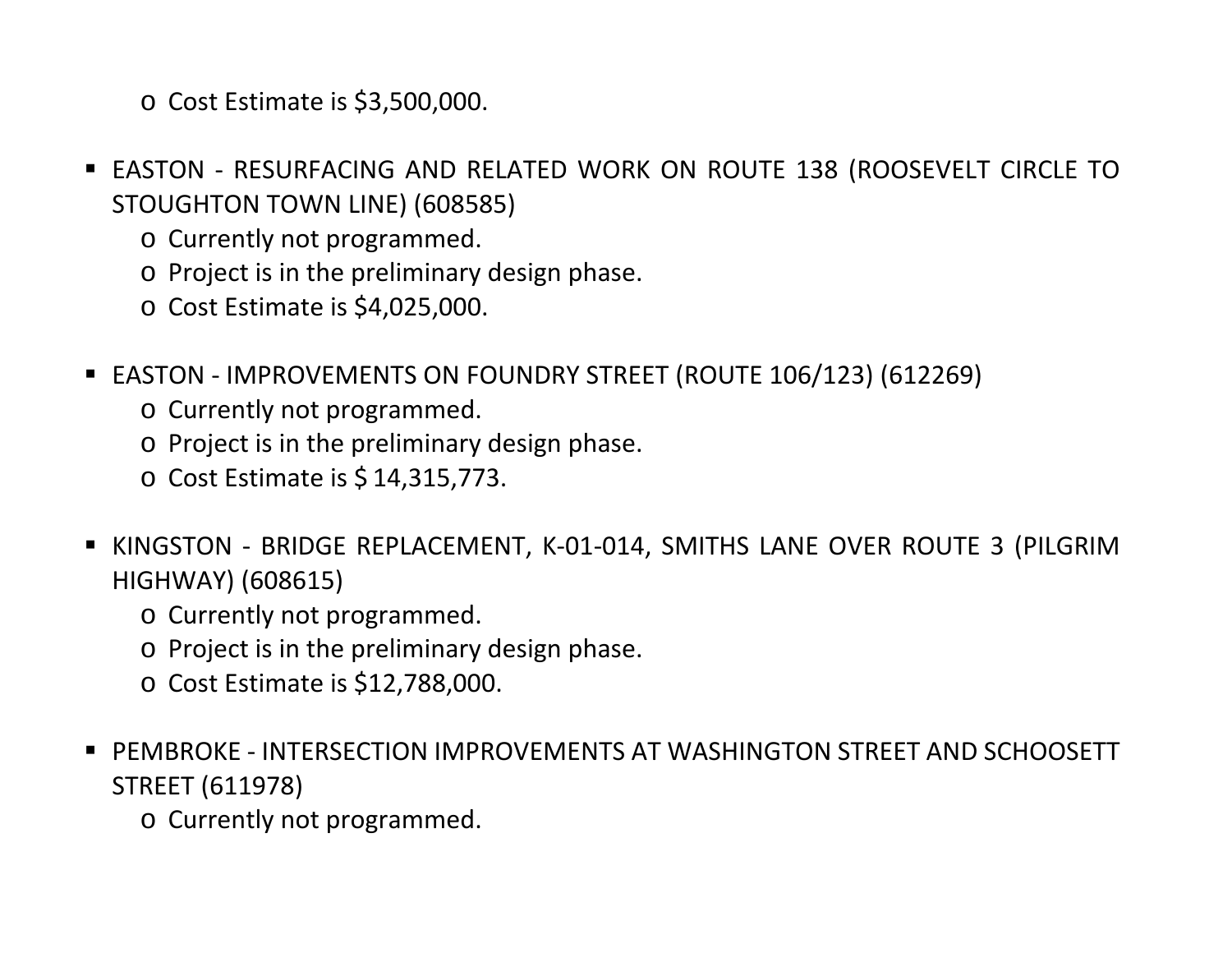- o Project is in the preliminary design phase.
- o Cost Estimate is \$2,500,000.
- **STOUGHTON INTERSECTION IMPROVEMENTS AT CANTON STREET (ROUTE 27), SCHOOL** STREET AND SUMMER STREET (611981)
	- o Currently not programmed.
	- o Project is in the preliminary design phase.
	- o Cost Estimate is \$2,300,000.
- **STOUGHTON RECONSTRUCTION OF TURNPIKE STREET (607214)** 
	- o MassDOT comments on the 25% Package returned to the Design Engineer (as of 9/7/2021).
	- o Project is in the preliminary design phase.
	- o Cost Estimate is \$29,272,890.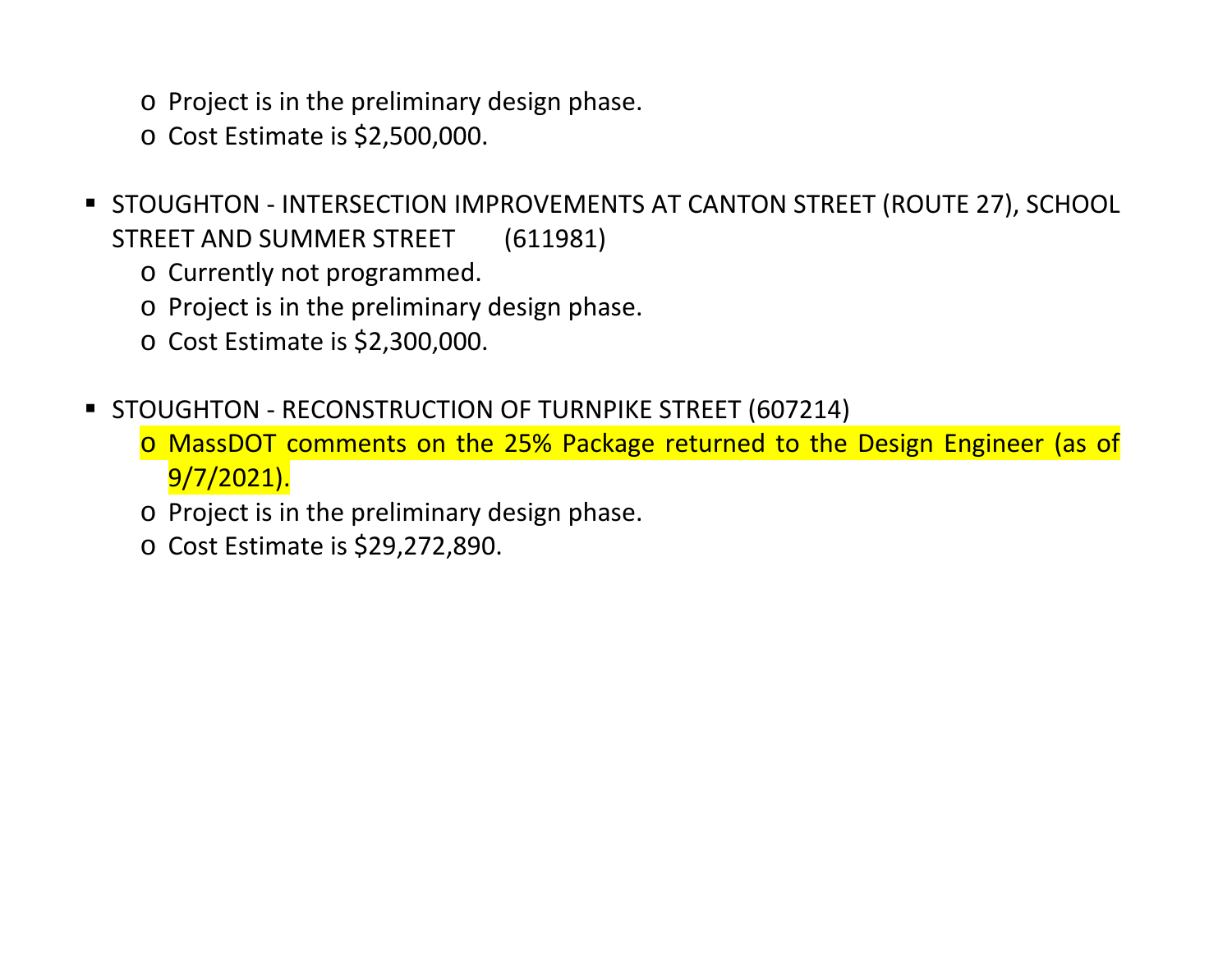### October 7, 2021 Old Colony JTC Meeting Agenda Item 7A MBTA - Vegetative Management Plan Presentation and Overview

#### **Summary**

Clary Coutu, Director of Environmental Services , Compliance and Sustainability, Keolis, to provide presentation and overview.

Every five years, the MBTA Vegetative Management Plan:

- Describes the 5-year Integrated Pest Management (IPM) program for managing vegetation in accordance with the requirements.
- Describes a variety of operational practices which include physical (mechanical cutting); chemical (herbicide application); and indirect methods used to manage, control, and eradicate vegetation on railroad ROWs.
- Addresses the major components of vegetation management including the rationale for the various techniques, buffering and protection of sensitive areas, application of Integrated Pest Management (IPM), and an overview of the railroad ROW system.
- Is subject to public review, published in the *[Environmental Monitor](http://eeaonline.eea.state.ma.us/eea/emepa/emonitor.aspx)* and reviewed by local officials, and DAR review and approval.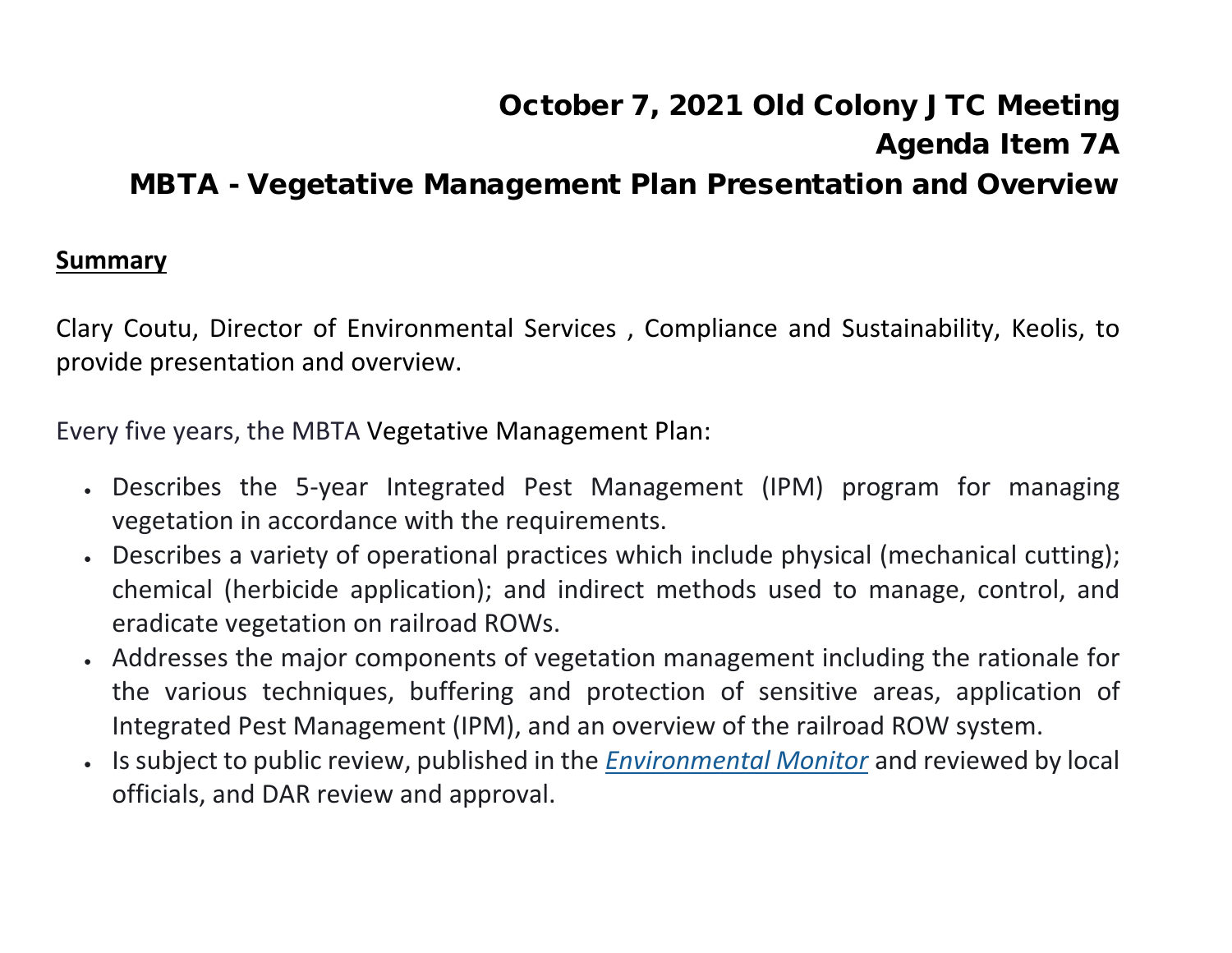For more information about the MBTA's vegetation management strategy, to view maps of service areas, and get details about the herbicides used, please visit:

<https://www.mbta.com/sustainability/vegetation-management>

[https://cdn.mbta.com/sites/default/files/Sustainability/vegetation-management/mbta](https://cdn.mbta.com/sites/default/files/Sustainability/vegetation-management/mbta-vegetation-management-plan-2019-2023-final-accessible.pdf)[vegetation-management-plan-2019-2023-final-accessible.pdf](https://cdn.mbta.com/sites/default/files/Sustainability/vegetation-management/mbta-vegetation-management-plan-2019-2023-final-accessible.pdf)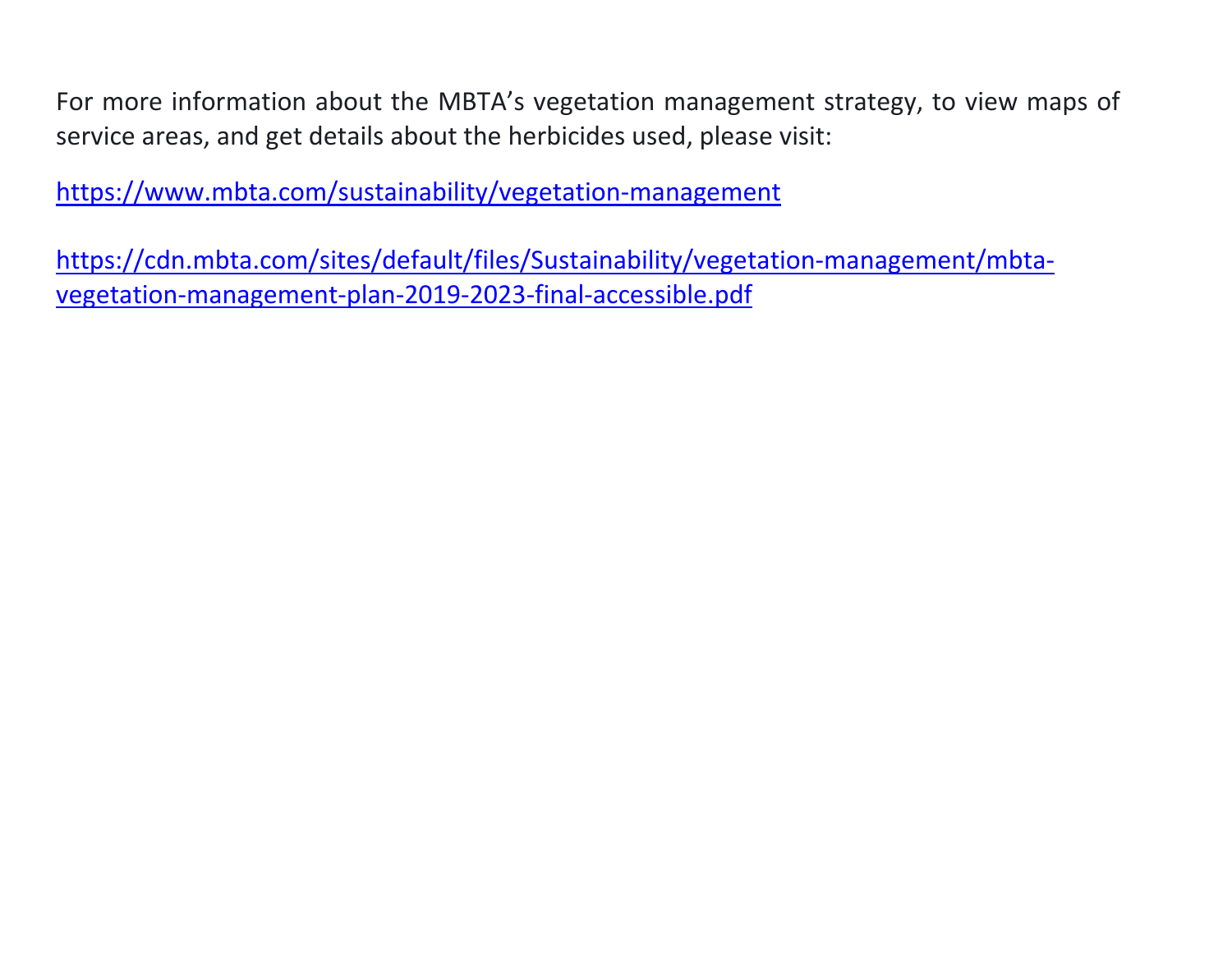# October 7, 2021 Old Colony JTC Meeting Agenda Item 7B Road Safety Audits (RSAs) at Multiple Locations Study Review of FFY 2021 and Introduction to FFY 2022

#### **Summary**

Though the Old Colony MPO's FFY 2021 Unified Planning Work Program, Old Colony Planning Council conducted road safety audits at fifteen locations in Abington, Bridgewater, Brockton, East Bridgewater, Easton, Hanover, Kingston, Plymouth, Stoughton, and West Bridgewater. These audits were a collaborative effort of multidisciplinary teams consisting of OCPC planners, local public safety, local elected and municipal officials, the Massachusetts Department of Transportation, the Federal Highway Administration, Brockton Area Transit, and our legislative delegation of State senators and representatives.

Old Colony Planning Council is looking forward to continuing this effort in the MPO's FFY 2022 Unified Planning Wok Program. OCPC staff are currently reviewing their internal safety management system and coordinating with communities on site selection for FFY 2022. A Road Safety Audit (RSA) is the formal safety performance examination of an existing or future road or intersection by an independent, multidisciplinary team. It qualitatively estimates and reports on potential road safety issues and identifies opportunities for improvements in safety for all road users. Old Colony Planning Council uses the Road Safety Audit process to achieve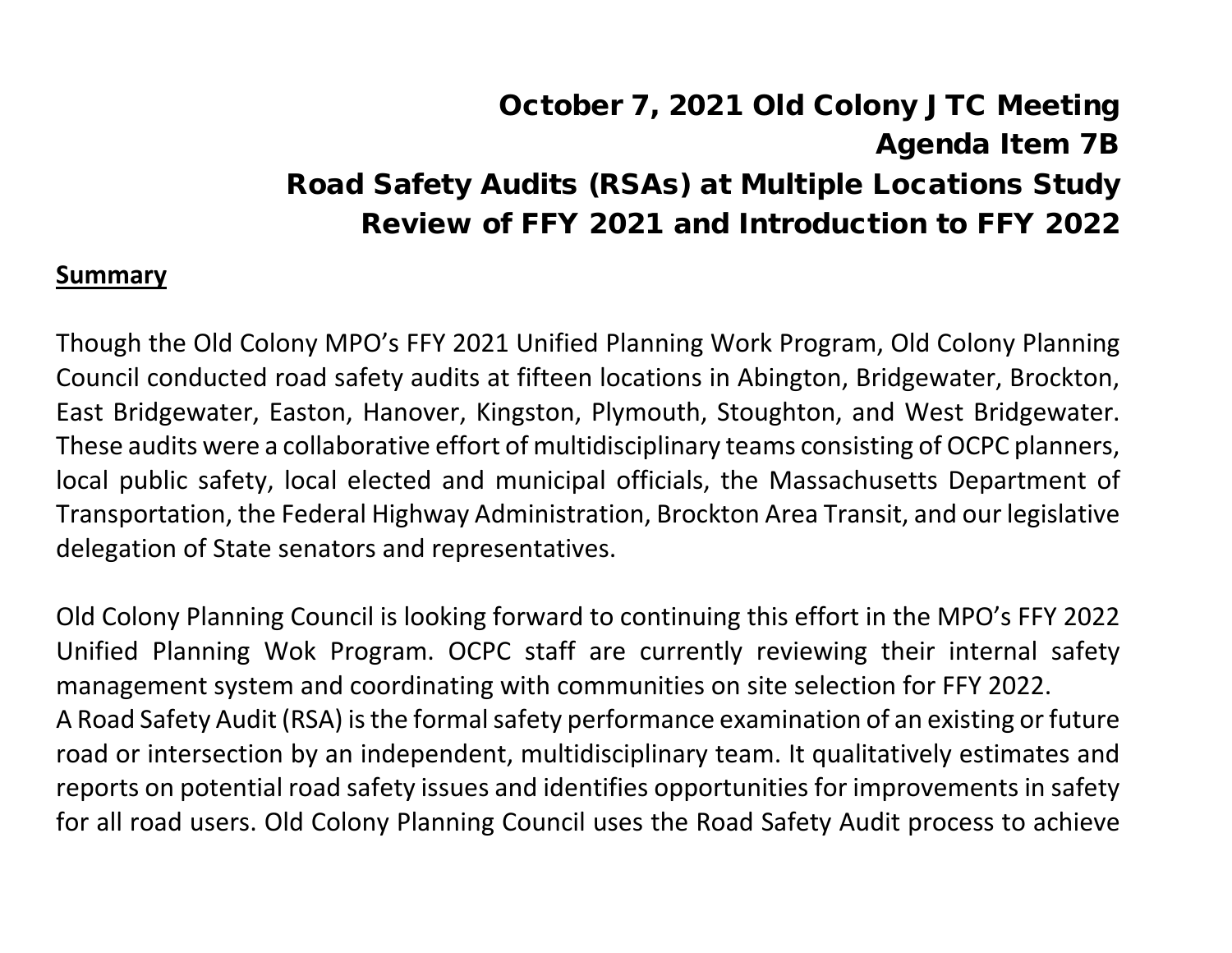safety performance goals of reducing the number of serious injuries and fatalities on the roadway network.

For information about this Road Safety Audits at Multiple Locations Study, please direct inquiries to Project managers Bill McNulty [\(wmcnulty@ocpcrpa.org\)](mailto:wmcnulty@ocpcrpa.org) at 508.583.1833 x207

**Attachment(s)**

RSAs at Multiple Locations – FFY 2022 Scope of Work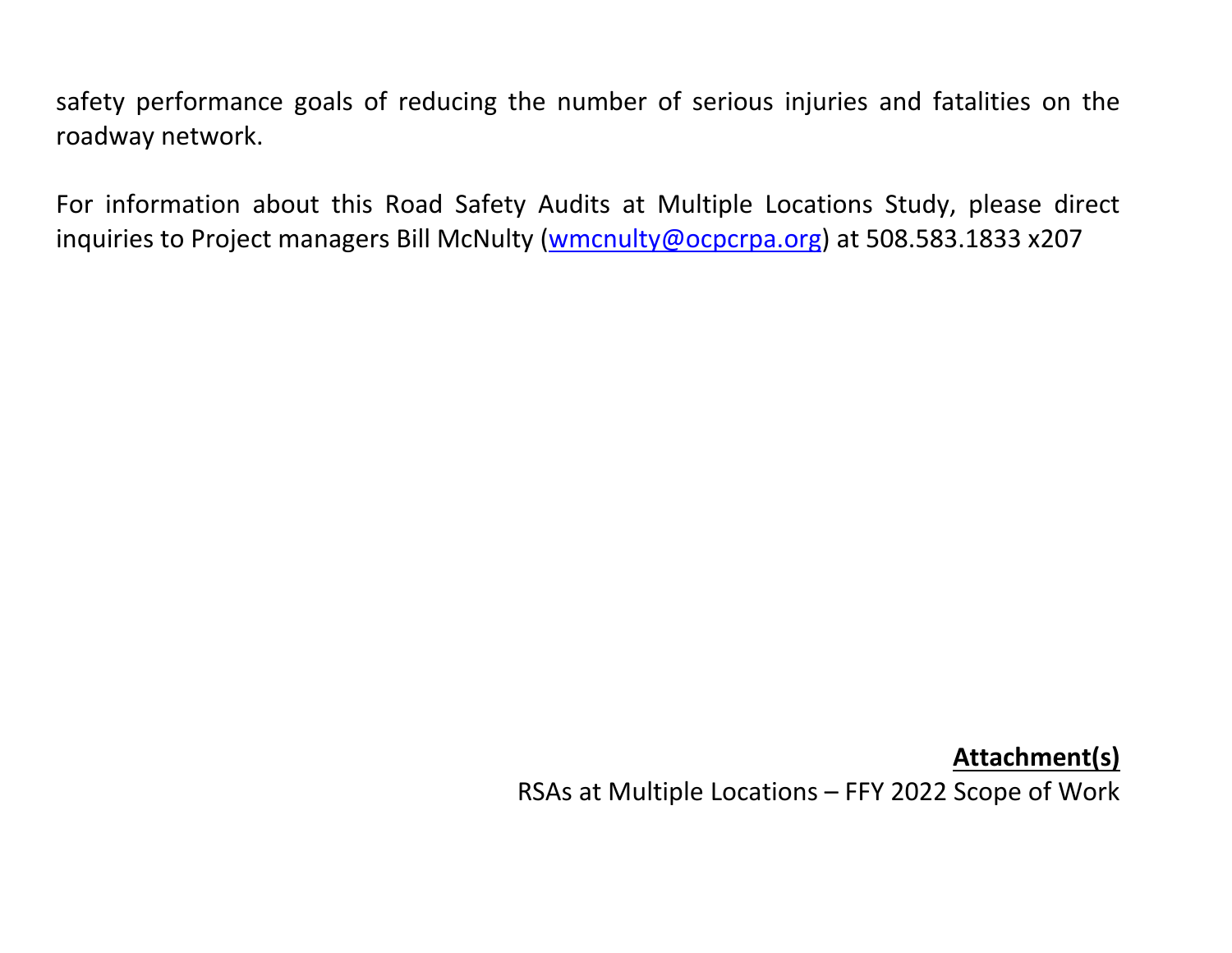# October 7, 2021 Old Colony JTC Meeting Agenda Item 7C High Priority Corridor Study Screening Assessment Introduction and Overview

#### **Objective:**

The objectives of this task are to conduct a High Priority Corridor Study Screening Assessment of state numbered routes (arterial segments) that will identify, rank, and inform the selection process for locations to conduct corridor studies that will then inform the Long-Range Transportation Plan Needs Assessment. This project will apply a holistic approach to analyzing problems and forming recommendations ensuring that the needs of all transportation users are considered.

#### **Examples of proposed criteria for corridor examination scoring:**

- 1. Safety Conditions
- 2. Congested Conditions
- 3. Multimodal Significance
- 4. Regional Significance
- 5. Regional Equity
- 6. Implementation Potential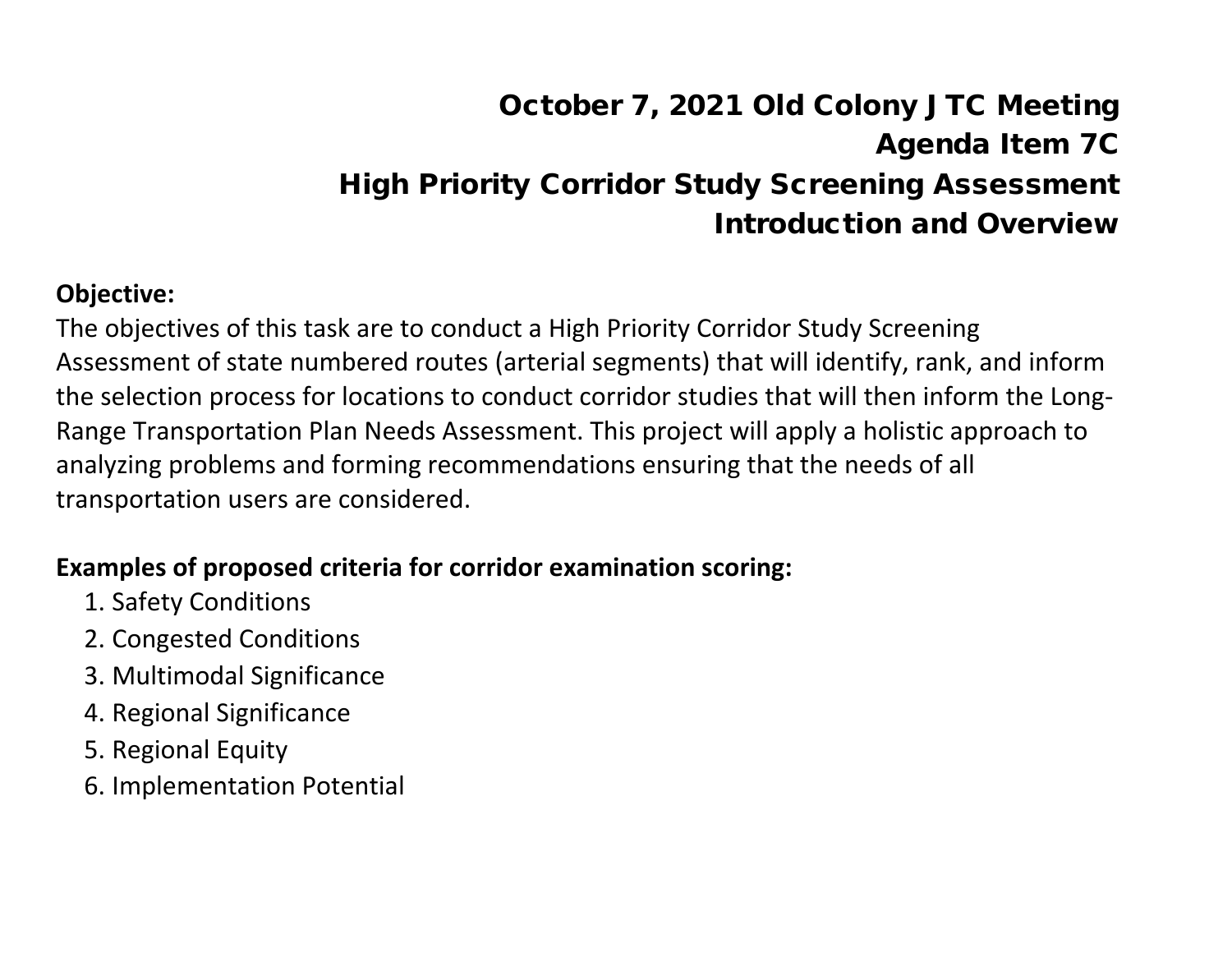#### **The study tasks include:**

- 1. Gathering and assembling data about the arterial segments and then using the data to identify and prioritize.
	- a. Reviewing previous plans, studies, and multimodal traffic data.
	- b. Reviewing available federal, state and local performance measurement recommendations and policies.
- 2. Examining the arterial segments more closely by applying specific criteria
	- a. Conduct traffic planning and operational analysis.
	- b. Forming a framework and assessment criteria lists for project scoring.
- 3. Staff scoring each arterial segment and assigning a priority of low, medium or high to each segment.
- 4. Preparing Reports and documents.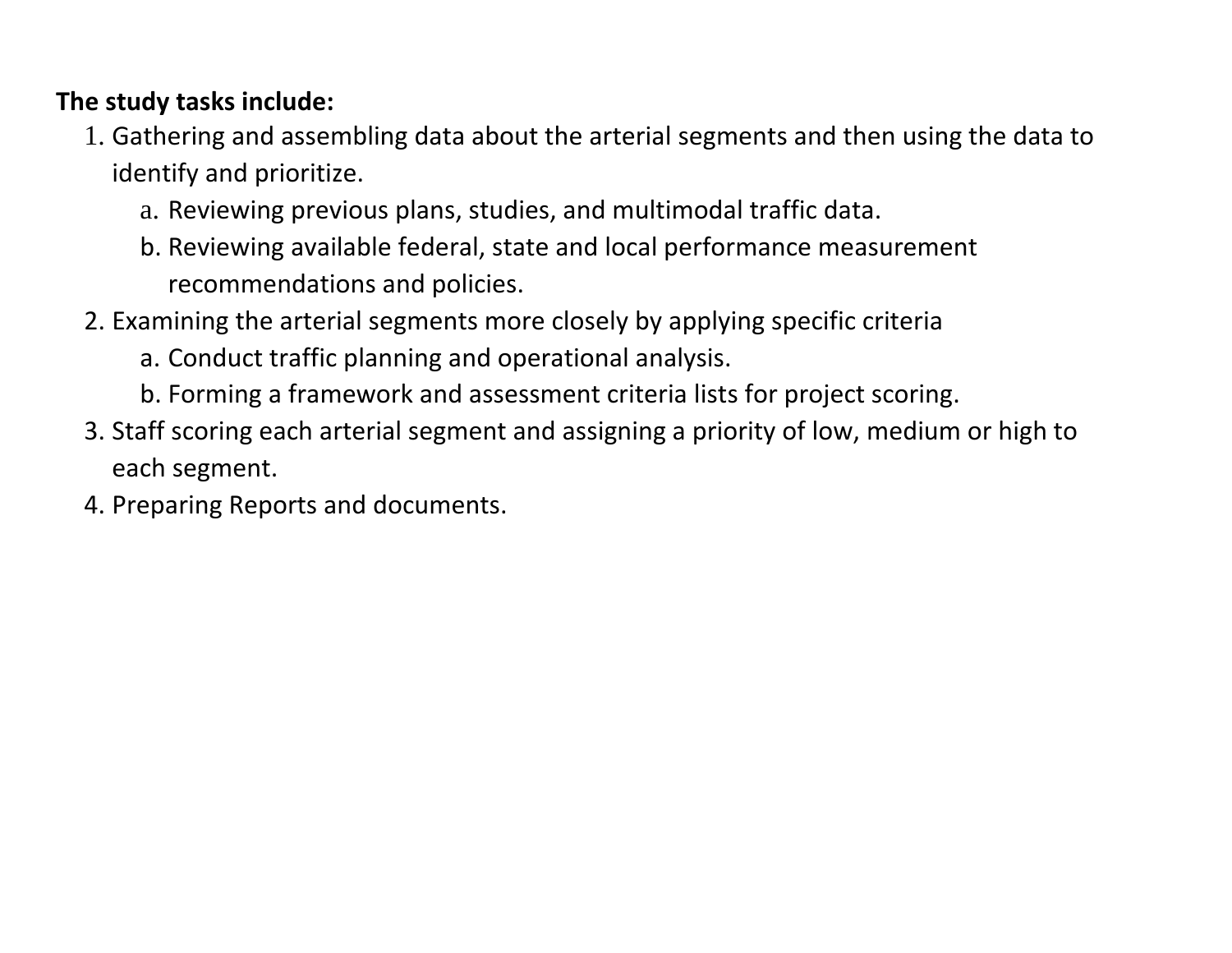# October 7, 2021 Old Colony JTC Meeting Agenda Item 7D Freight Planning and Action Plan Introduction and Project Scope

#### **Summary**

OCPC's ongoing freight planning efforts utilize a series of studies previously conducted to integrate freight-related goals into the regional long range transportation planning process. The movement of goods is an important part of the local economy and this study aims to analyze and enhance the movement of freight in, around, and through the region.

The principal objectives of this study are to integrate freight into the overall planning process, identify and plan for long-term freight needs, develop specific long-range transportation projects, identify potential funding sources for those projects, and evaluate policy-based solutions to accommodate future levels of freight on the regional transportation system enhancing the mobility and safety of the traveling public. This plan will be a follow up to the 2014 Regional Freight & Goods Movement Study, the 2014 NHS Intermodal Connectors Study, and will build upon the findings and recommendations from MassDOT's 2018 Freight Study. The NCHRP's Guidebook for Freight Policy, Planning, and Programming in Small-and Medium-Sized Metropolitan Areas will be sourced to develop the freight plan.

The study tasks include: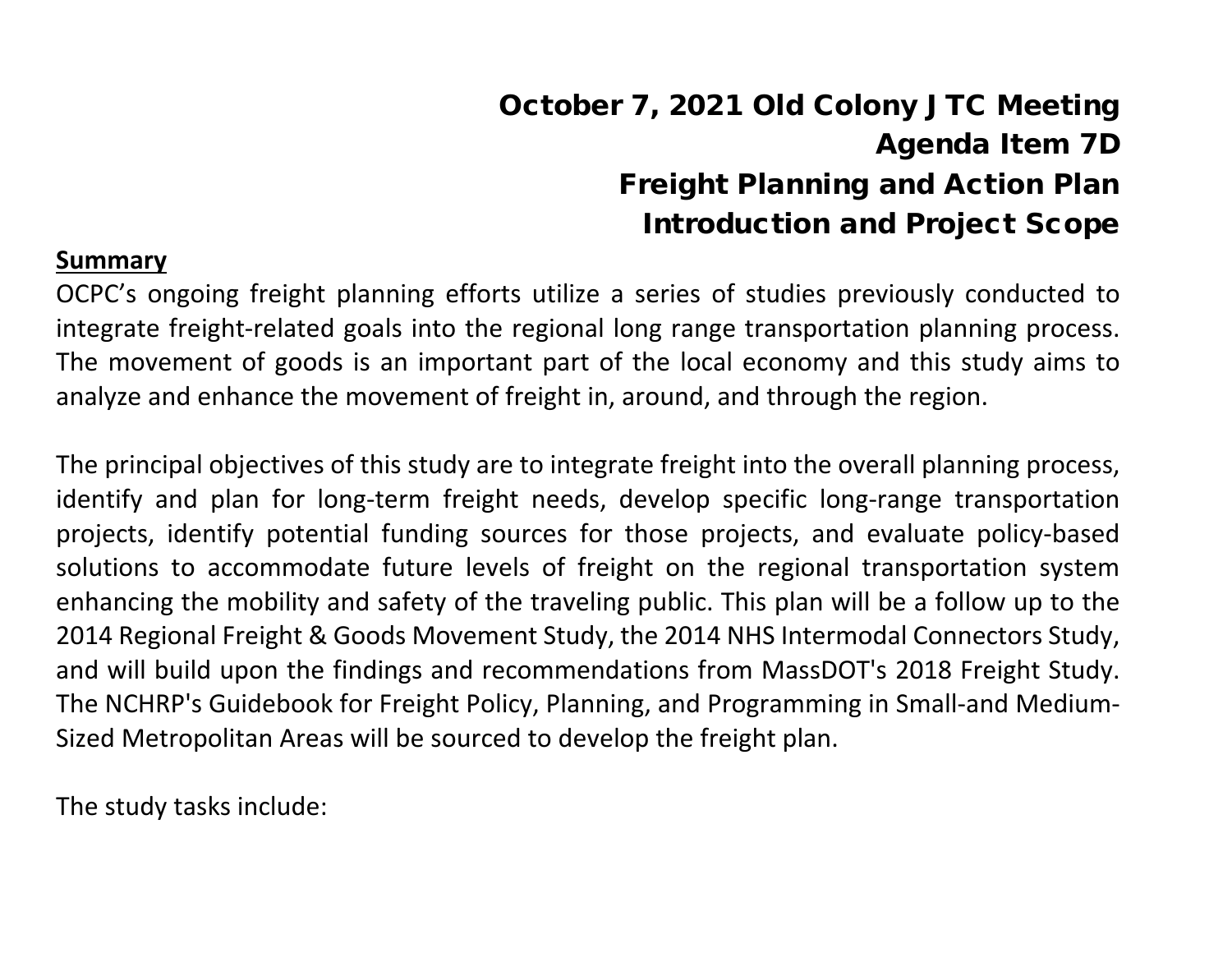- 5. Establish the basis for subsequent freight planning and developing a regional freight profile.
- 6. Identify quick-action freight related strategies, policies, and projects specific to the region that could be implemented into the MPO's plans and programs.
- 7. Consider existing PM3 Truck Travel Time Reliability (TTTR) performance measures and targets.
- 8. Inventory Weight and Height Restrictions.
- 9. Review and analyze Rest Locations for Long-Distance Truck Drivers.
- 10. Predict future freight traffic volumes through the year 2050.
- 11. Identify areas likely to see future capacity constraints and infrastructure deficiencies.
- 12. Identify possible traffic bottlenecks and safety concerns.
- 13. Evaluate the costs and benefits of potential improvements.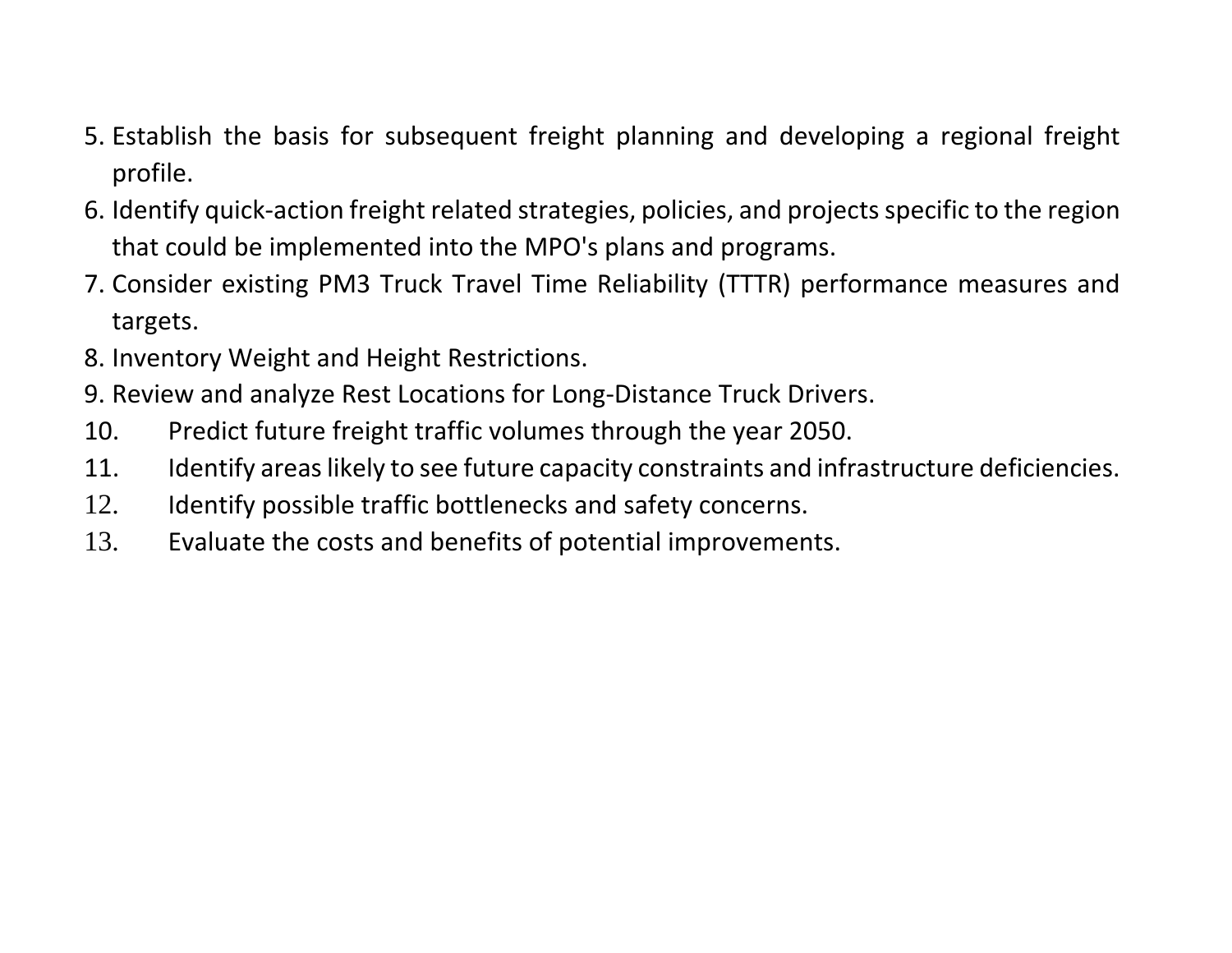# OCPC Freight Planning and Action Plan FY 2022 UPWP Introduction and Project Scope

**Truck Rental & Leasing**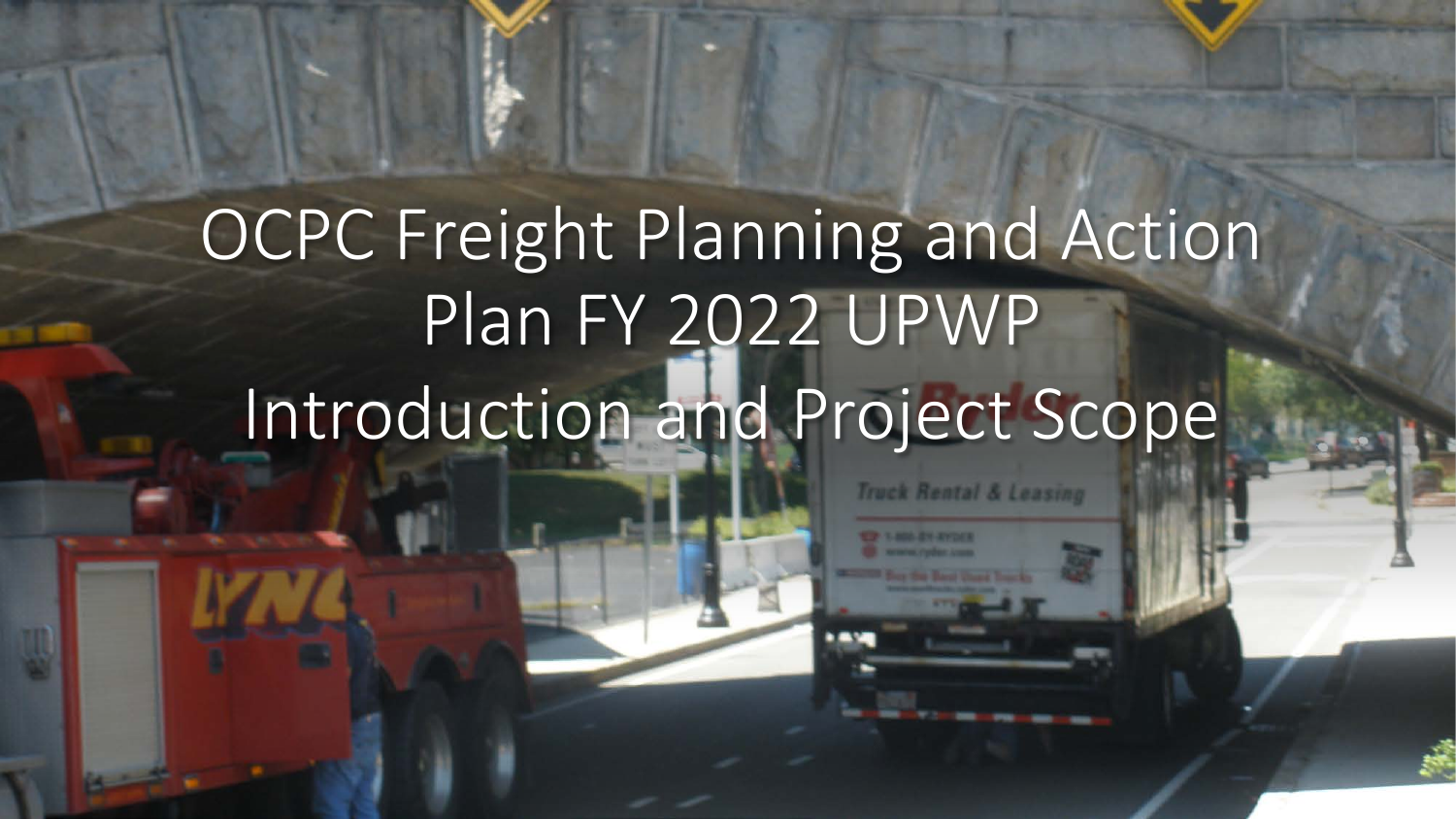STUDY PRINCIPLE **OBJECTIVES** OCPC Freight Planning and Action Plan (FY 2022 UPWP 3500)

| Integrate           | Build a foundation to formally integrate freight into the<br>overall transportation planning process                                                                                      |
|---------------------|-------------------------------------------------------------------------------------------------------------------------------------------------------------------------------------------|
| Project<br>Planning | Plan for long-term freight needs developing specific long-<br>range transportation projects                                                                                               |
| <b>Funding</b>      | Identify potential funding sources for these projects                                                                                                                                     |
| <b>Mobility</b>     | Solutions (policies and projects) to accommodate<br>future levels of freight on our regional<br>transportation system while protecting the mobility<br>and safety of the traveling public |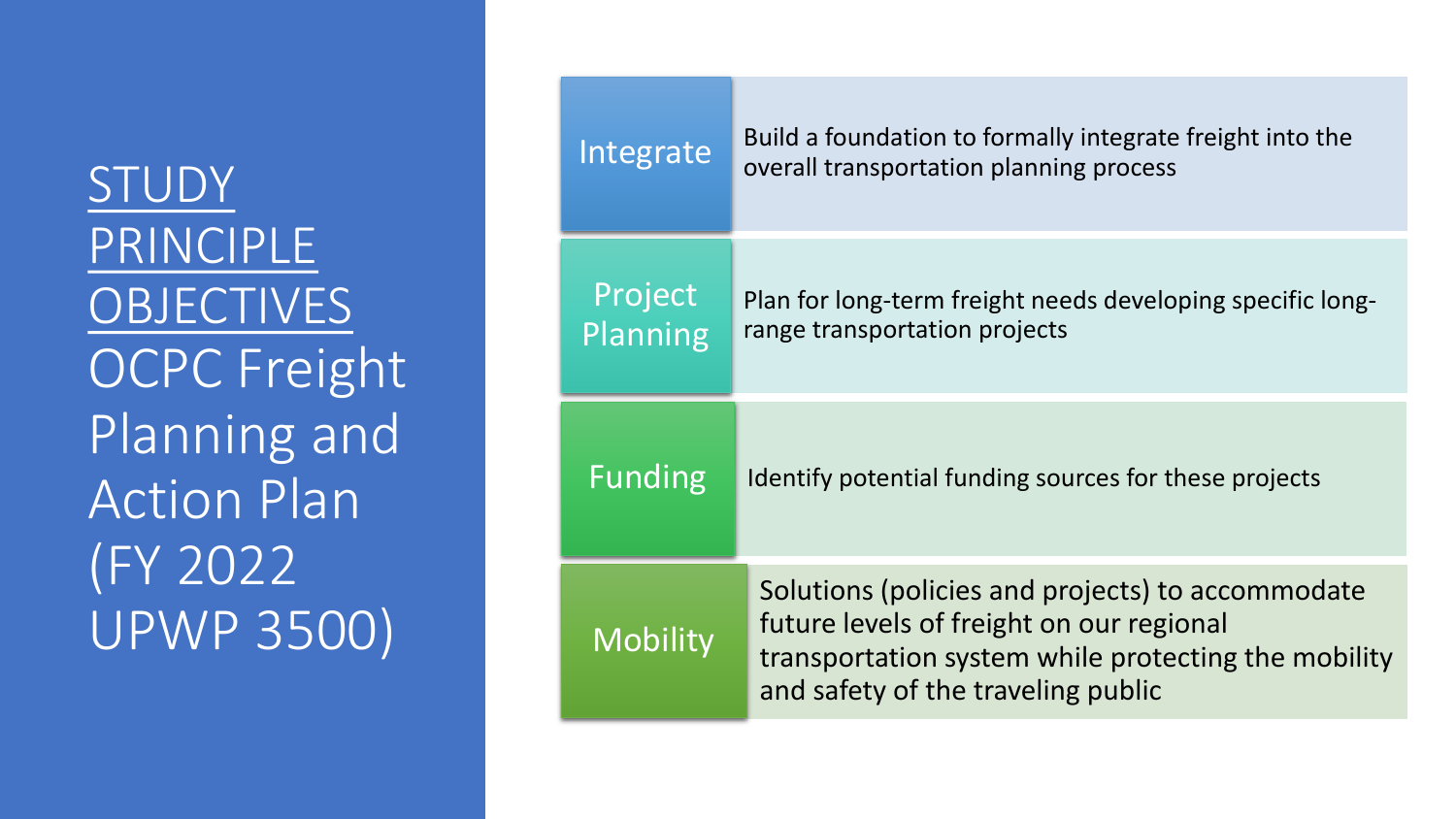# Update of Previous Study

OCPC 2014 Regional Freight & Goods Movement Study

OCPC 2014 NHS Intermodal Connectors Study

Will build upon the findings and recommendations from MassDOT's 2018 Freight Study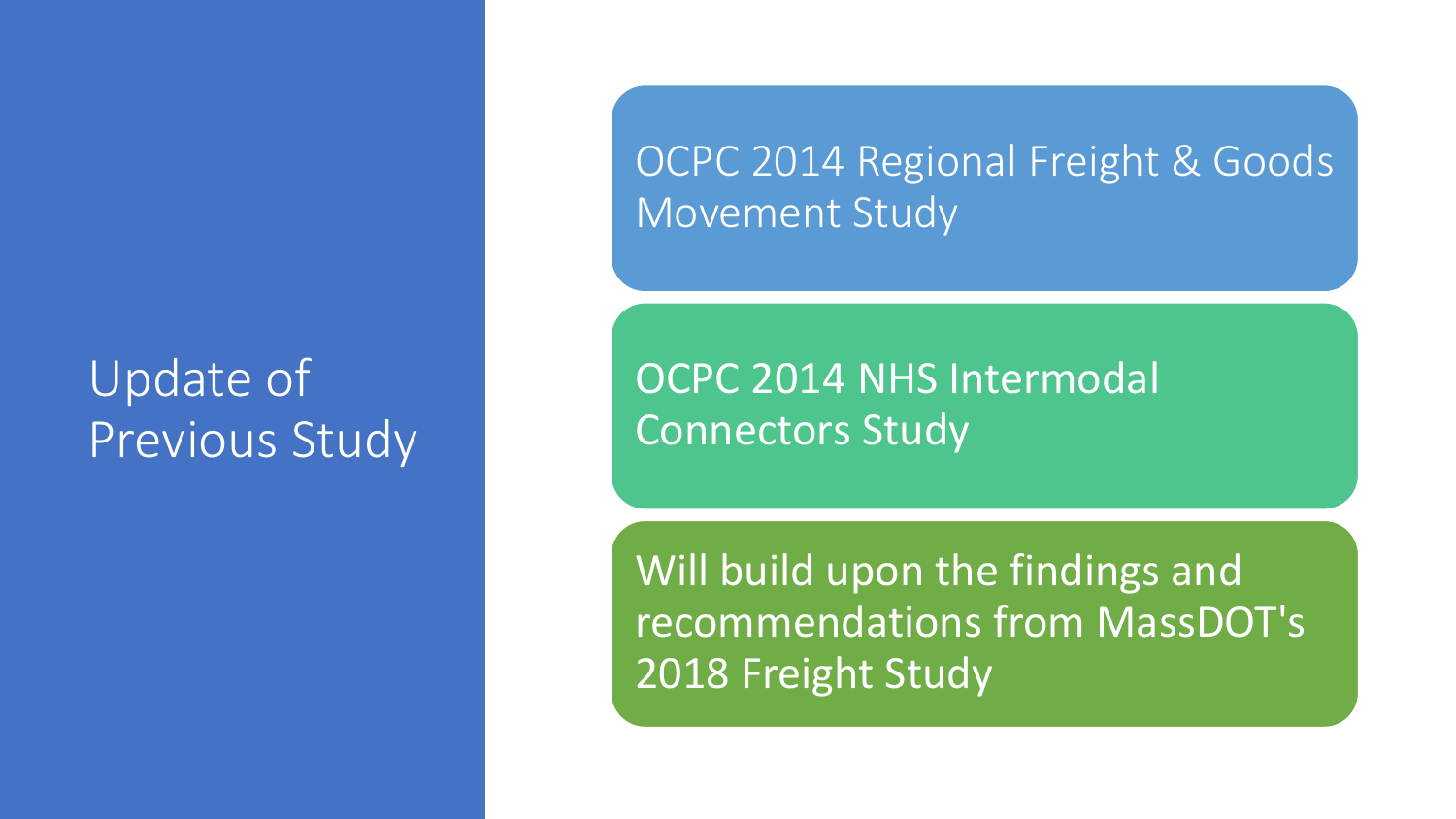OCPC Freight Planning and Action Plan (FY 2022 UPWP 3500)

Develop a regional freight profile

Identify quick-action freight related strategies, policies, and projects specific to the region that could be implemented into the MPO's plans and programs

Consider existing PM3 Truck Travel Time Reliability (TTTR) performance measures and targets\*

Inventory Weight and Height Restrictions

Review and analyze Rest Locations for Long-Distance Truck Drivers

Predict future freight traffic volumes through the year 2050

Identify areas likely to see future capacity constraints and infrastructure deficiencies

Identify possible traffic bottlenecks and safety concerns

\*The Truck Travel Time Reliability (TTTR) Index is a ratio of 95th percentile truck travel time to 50th percentile truck travel time.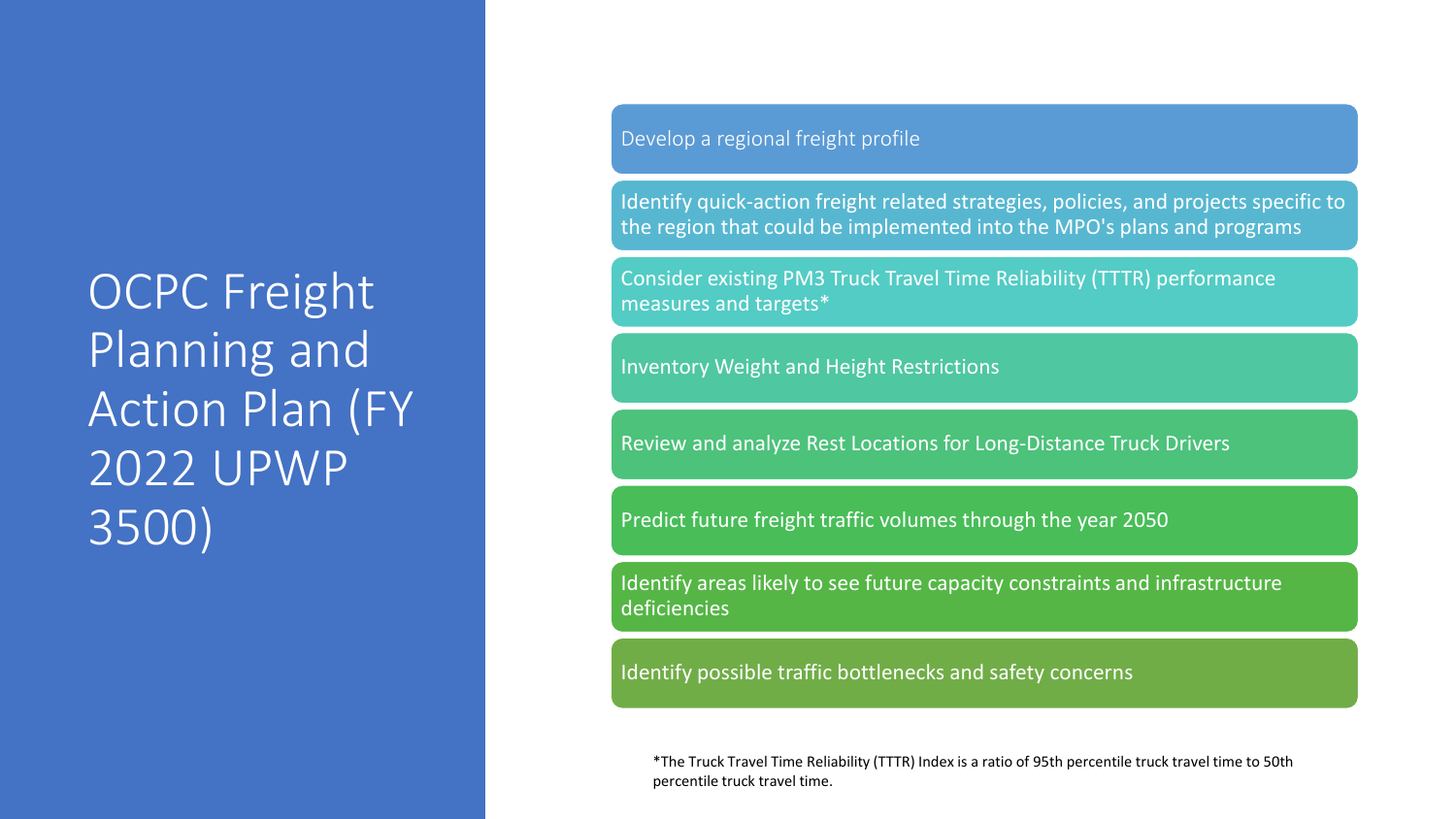The National Freight Strategic Plan - supports the U.S. DOT strategic goals of Safety, Infrastructure, and Innovation.

- 1. SAFETY: Improve the safety, security, and resilience of the national freight system.
- 2. INFRASTRUCTURE: Modernize freight infrastructure and operations to grow the economy, increase competitiveness, and improve quality of life.
- 3. INNOVATION: Prepare for the future by supporting the development of data, technologies, and workforce capabilities that improve freight system performance.





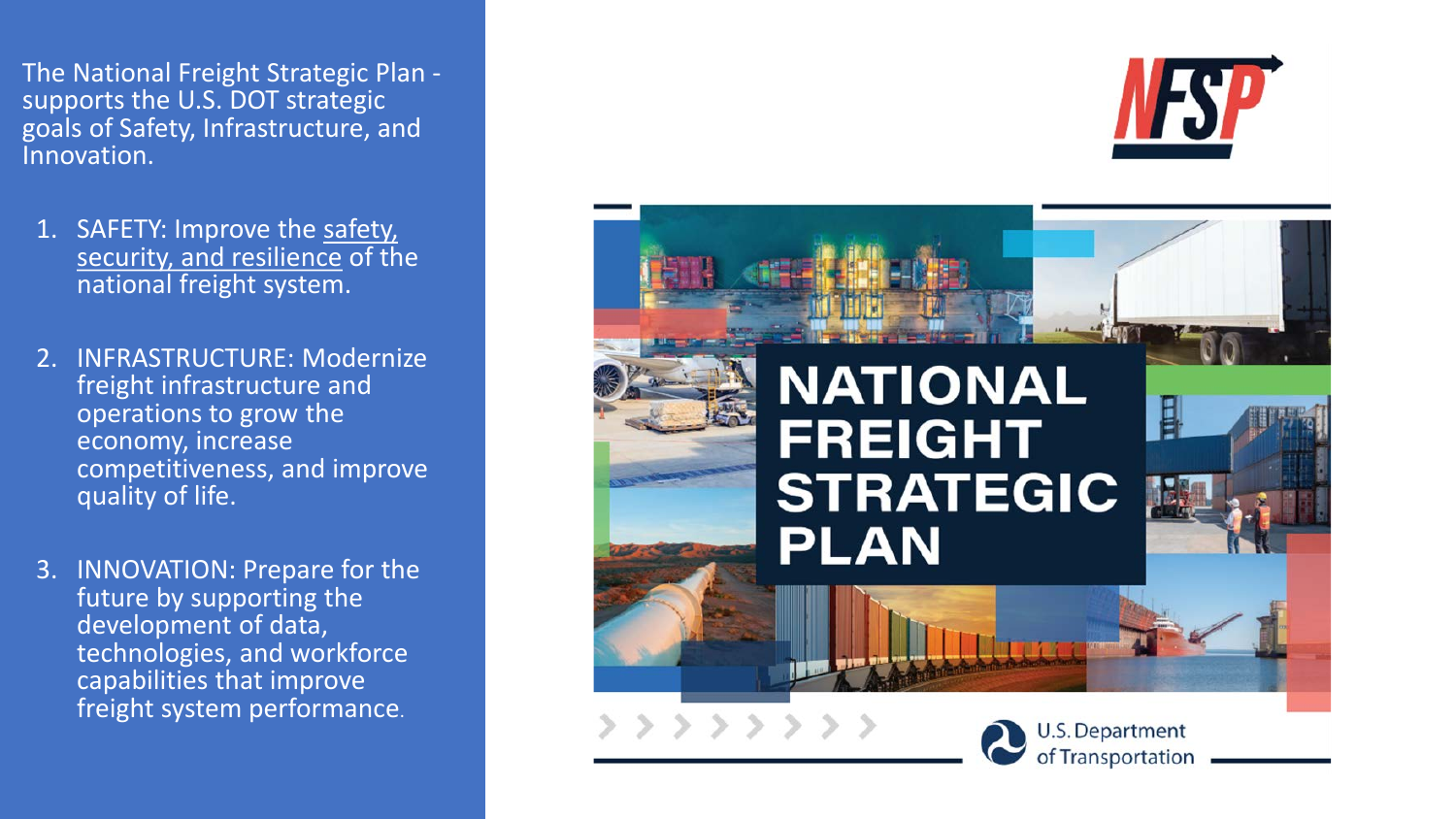# Questions, Comments?

Raymond Guarino Principal Transportation Planner Old Colony Planning Council Brockton, MA 02301 [rguarino@ocpcrpa.org](mailto:rguarino@ocpcrpa.org) [www.ocpcrpa.org](http://www.ocpcrpa.org/) 508-583-1833 Ext 212



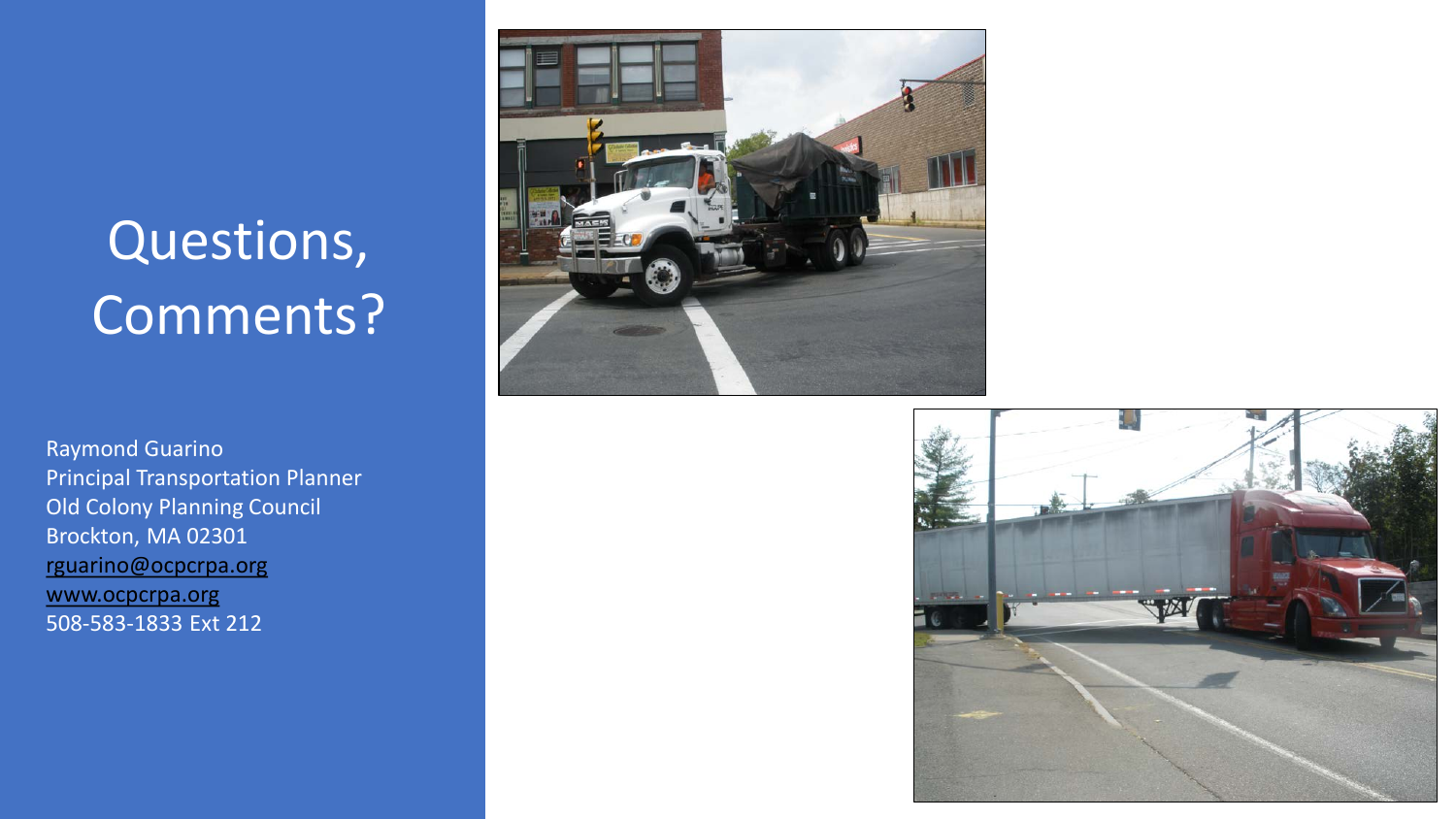# October 7, 2021 Old Colony JTC Meeting Agenda Item 8A Community Local Technical Assistance Studies

#### **Summary**

Through Task 3200 (Local Highway Technical Assistance) of the Old Colony Metropolitan Planning Organization (MPO) FFY 2021 Unified Planning Work Program, Old Colony Planning Council provides local traffic planning and technical analysis services to its member communities.

Old Colony Planning Council completed the following projects requested through the Local Highway Planning Technical Assistance Program:

- **Kingston**: Traffic Study of Smiths Lane between Route 3 and Crescent Street
- **Plymouth**: Traffic Counts for Clark Road / Beaver Dam Road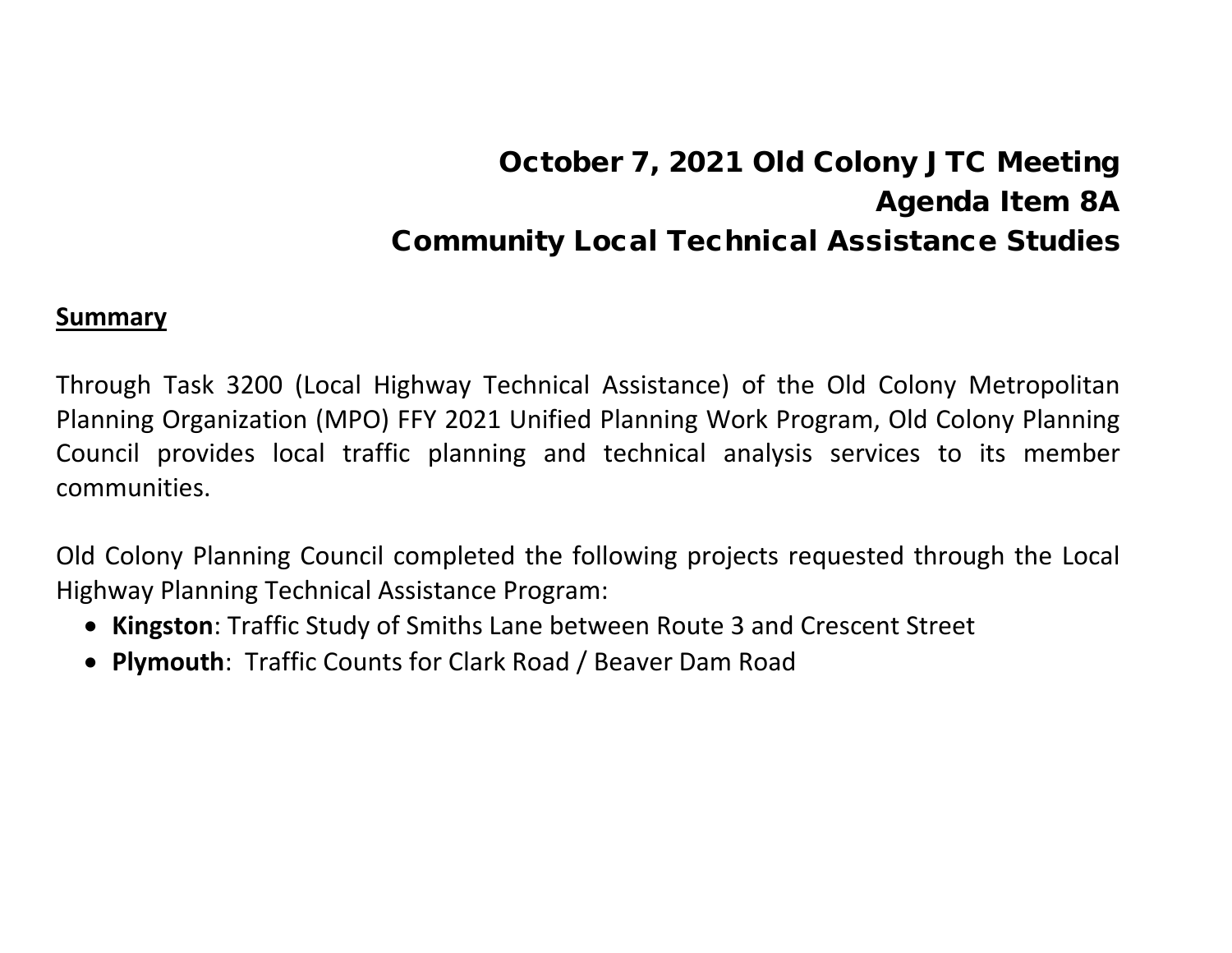#### Project Status Updates

#### Plymouth

 Commerce Way Traffic Counts *Data collection planned for Fall 2021*

#### West Bridgewater

 Traffic Study of Howard Street, Prospect Street, and Walnut Street *Data collection completed, Analysis Underway*

For information about local technical assistance studies prepared by OCPC or to request technical assistance in your community, please direct inquiries to Bill McNulty [\(wmcnulty@ocpcrpa.org\)](mailto:wmcnulty@ocpcrpa.org) at 508.583.1833 extension 207.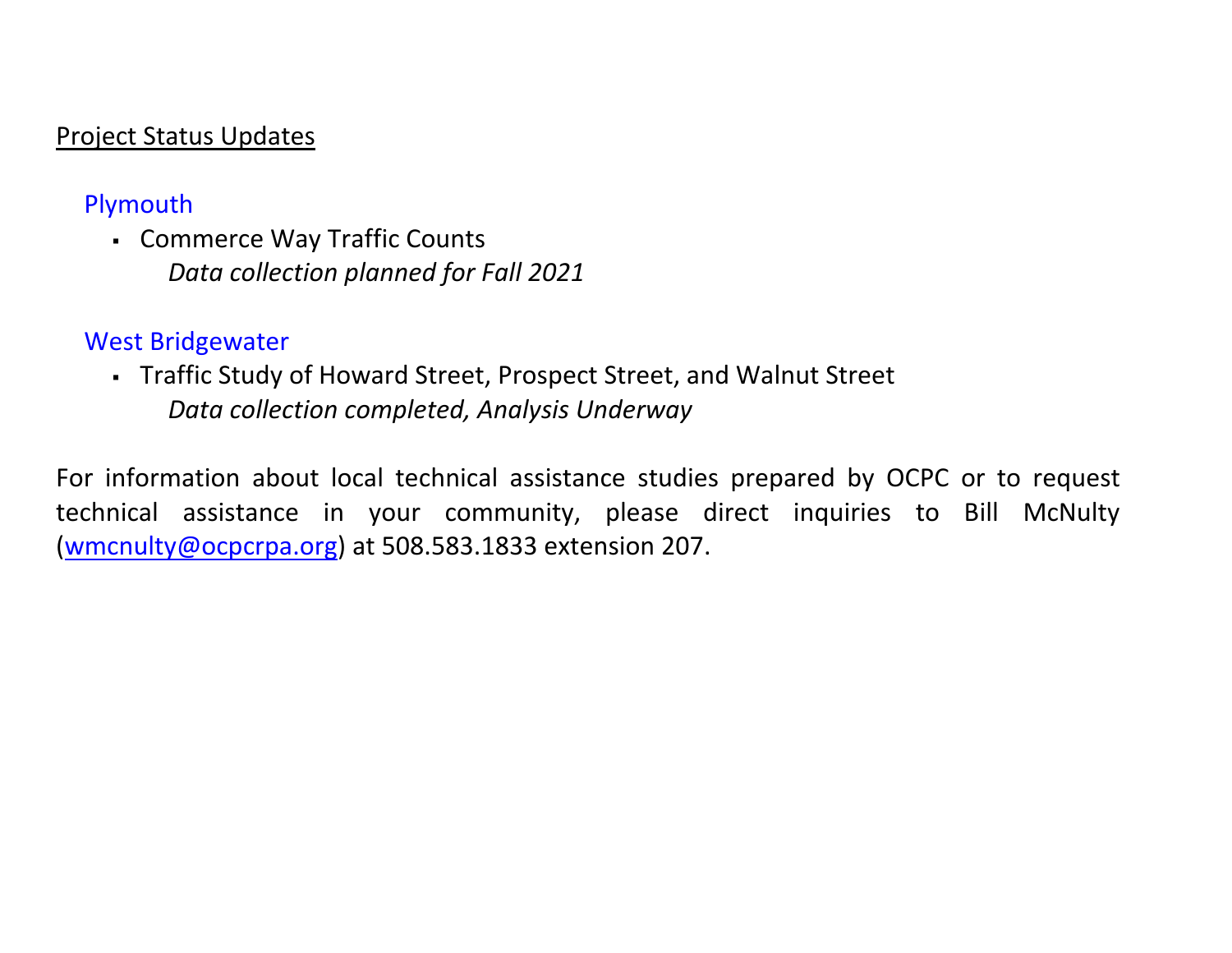#### October 7, 2021 Old Colony JTC Meeting Agenda Item 8B Staff Reviews on ENFs, EIRs, and NPCs

#### **Summary**

The reviews on Environmental Notification Forms (ENFs), Environmental Impact Reports (EIRs), and Notices of Project Change (NPCs) staff report includes projects that are subject to Massachusetts Environmental Policy Act (MEPA) review under M.G.L. c. 30, sections 61-62H. The staff report provides information about proposed projects, proponent and MEPA points of contact, and comment period deadlines in order to provide the public with an opportunity to review and comment on any and all proposed projects. Information on the MEPA review process; project filing procedures; the staff directory; and information on current and past projects can be accessed at [http://www.mass.gov/eea/agencies/mepa/.](http://www.mass.gov/eea/agencies/mepa/)

#### **Submitting Comments to MEPA**

The Secretary of Energy and Environmental Affairs (EEA) accepts written comments on projects currently under MEPA review. Comments may be submitted electronically, by mail, via fax, or by hand delivery. Comments submitted to MEPA are public records and should be sent to the following address: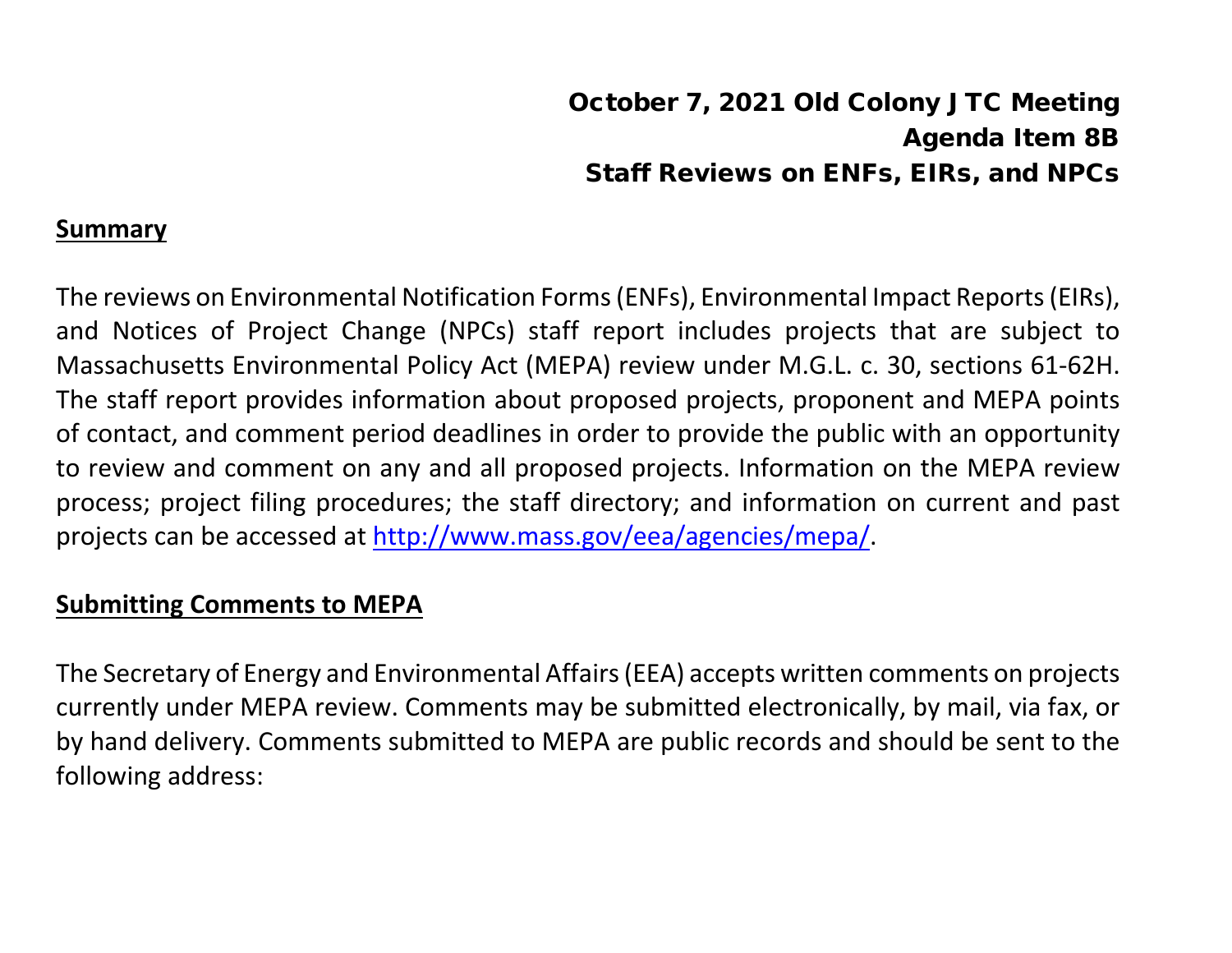Secretary Kathleen Theoharides EEA, Attn: MEPA Office [Analyst Name], EEA No. 100 Cambridge Street, Suite 900 Boston, MA 02114

#### **ENF**

#### **EEA #16447 – Greystone Village - Kingston**

The project will result in a construction period of 4-5 years once started. Early impacts will be primarily from the demolition of structures and removal of impervious surfaces within the existing developed front portion of the property and then from activities such as roadway and drainage construction. Subsequent impacts will be the construction of the 24 single family homes proposed for the site. The area of disturbance is 40% of the total geographic project land area. Stormwater is managed to ensure no post-development increase in runoff. The site is served by public water and is located on an arterial street. No upgrade of public infrastructure is necessitated by the project build-out. Sanitary Wastewater is to be treated by individual private septic systems on each lot in conformance with the State and Local sanitary codes.

It should be noted that the project will remove a commercial manufacturing facility (Kingston Trailers), a commercial space (Martial Arts) as well as an existing house, with the associated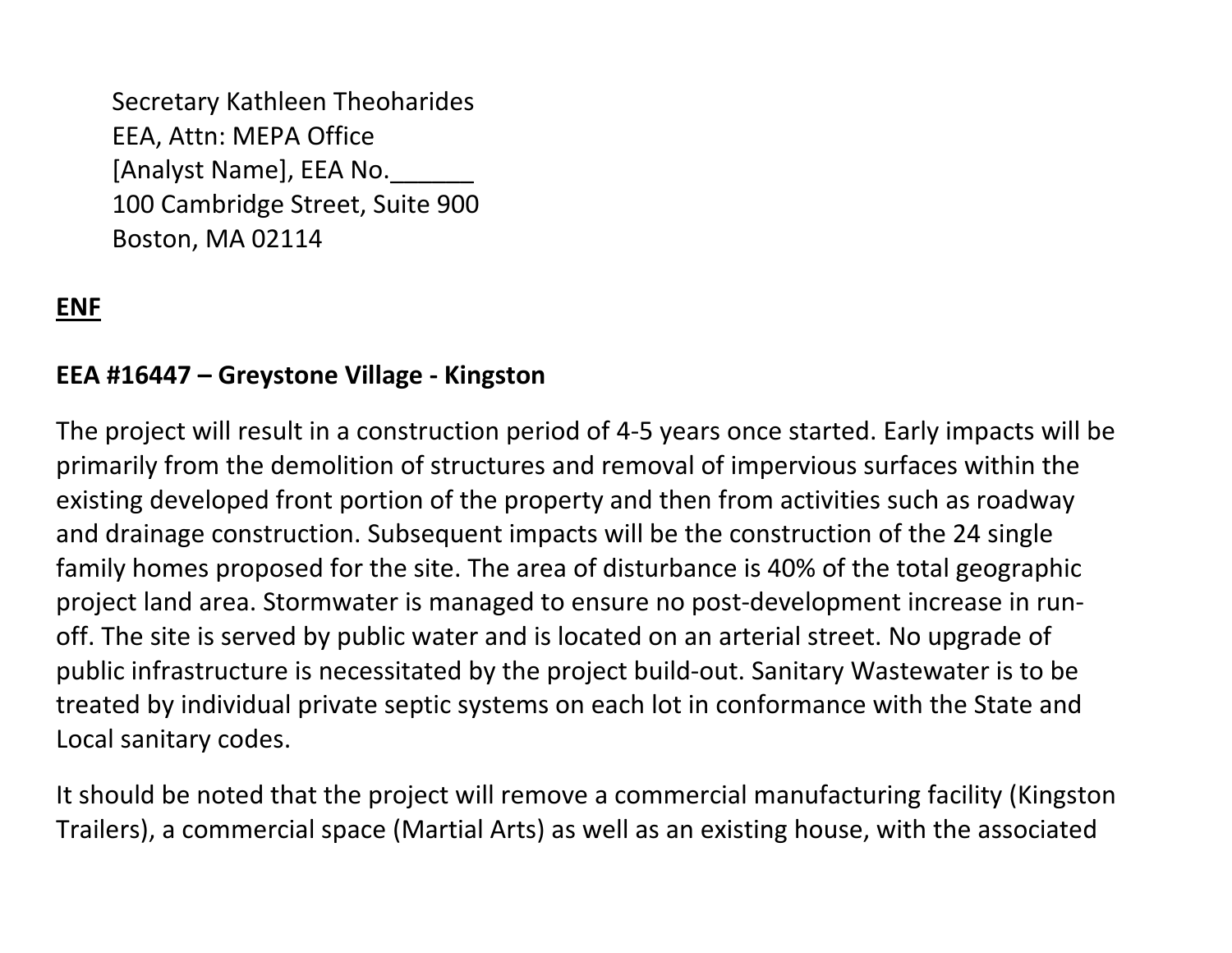impervious areas for driveways, parking, loading, etc. While there will be a short-term impact during the demolition phase (dust and debris removal from the property), there will be a positive long-term impact with the reduction of traffic, noise, etc. associated with the current use. The anticipated footprint of the proposed 24 houses (30,780 SF) will be about 19% less than the footprint of the existing structures to be removed (38,192 SF).

#### **EIR**

#### **EEA #16283 – Proposed Beach and Dune Nourishment – Marshfield & Duxbury**

Single EIR was released on September 8, 2021. Comments are due by October 8, 2021.

#### **DEIR**

#### **EEA#16383 – Lincoln Park – West Bridgewater**

DEIR was released on September 22, 2021. Comments are due by October 22, 2021.

#### **Certificates**

#### **EEA #16409 – Former National Fireworks Site – Hanover/Hanson**

The certificates states the project **requires** the submission of an Environmental Impact Report (EIR). In a separate Draft Record of Decision (DROD), there is a **proposal to grant** a Waiver that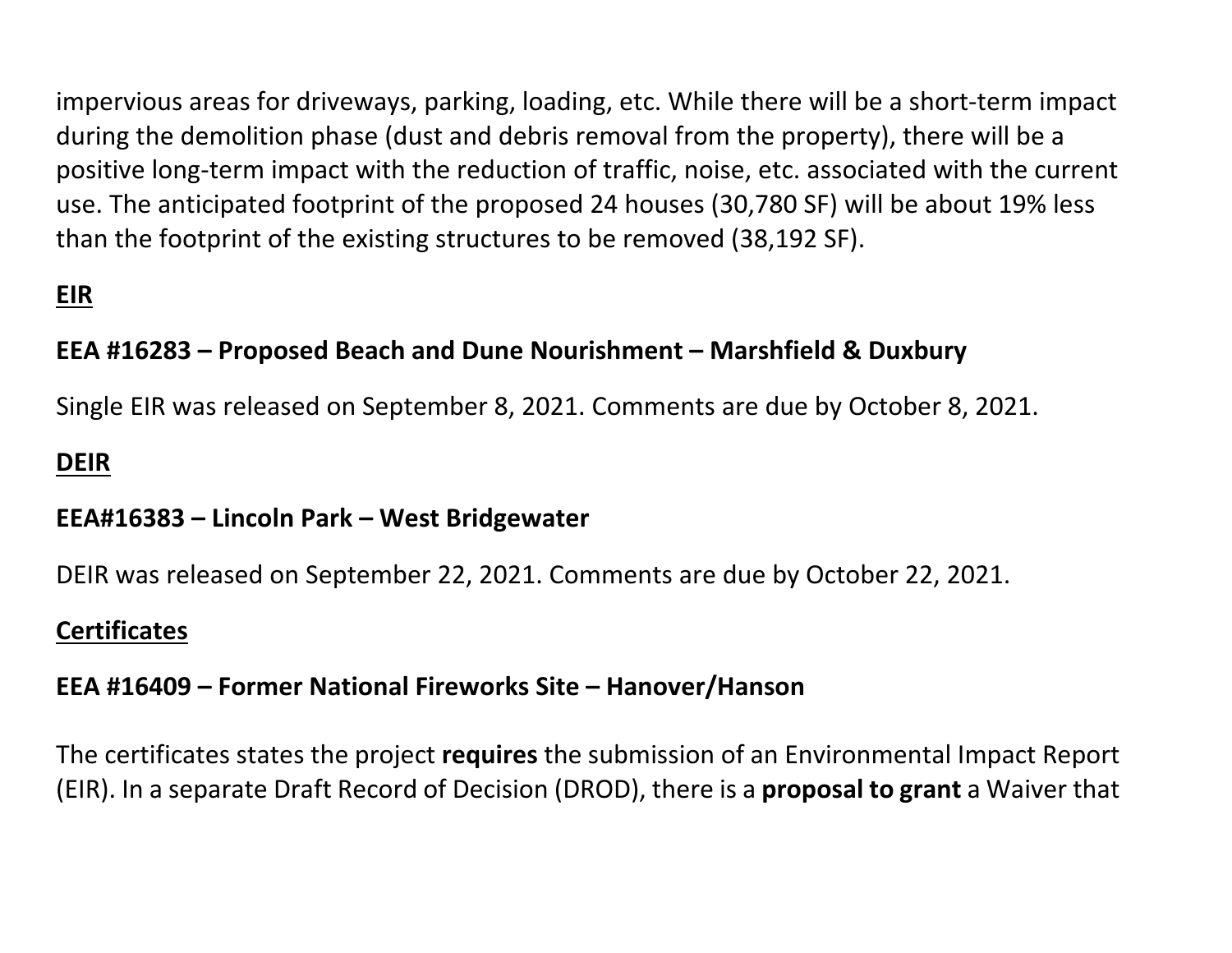will allow the proponent to proceed with Phase 1 of the project prior to completing the MEPA process for the entire project.

#### **Public Notice**

#### **Hydrogeologic Evaluation Scope of Work – Avon**

The Scope of Work for a proposed soil absorption system to be located on property proximate to the Avon Industrial Park in Avon, MA, in support of a future application for a Ground Water Discharge Permit for subsurface disposal of 230,000 gallons per day of treated wastewater.

#### **MEPA Regulatory Review Update**

Please be informed that the MEPA Office has issued amended regulations for public comment. Comments are due by October 20, 2021. The new MEPA Interim Protocol on Climate Change Adaptation and Resiliency will be in effect for all ENFs/EENFs as of October 1, 2021.

All new projects filing with the MEPA Office will be required to attach to the Environmental Notification Form (ENF) or Expanded Environmental Notification Form (EENF) the output report generated from the RMAT Climate Resilience Design Standards Tool. New project filings must also complete the new Climate Change Adaptation and Resiliency Section added to the ENF form.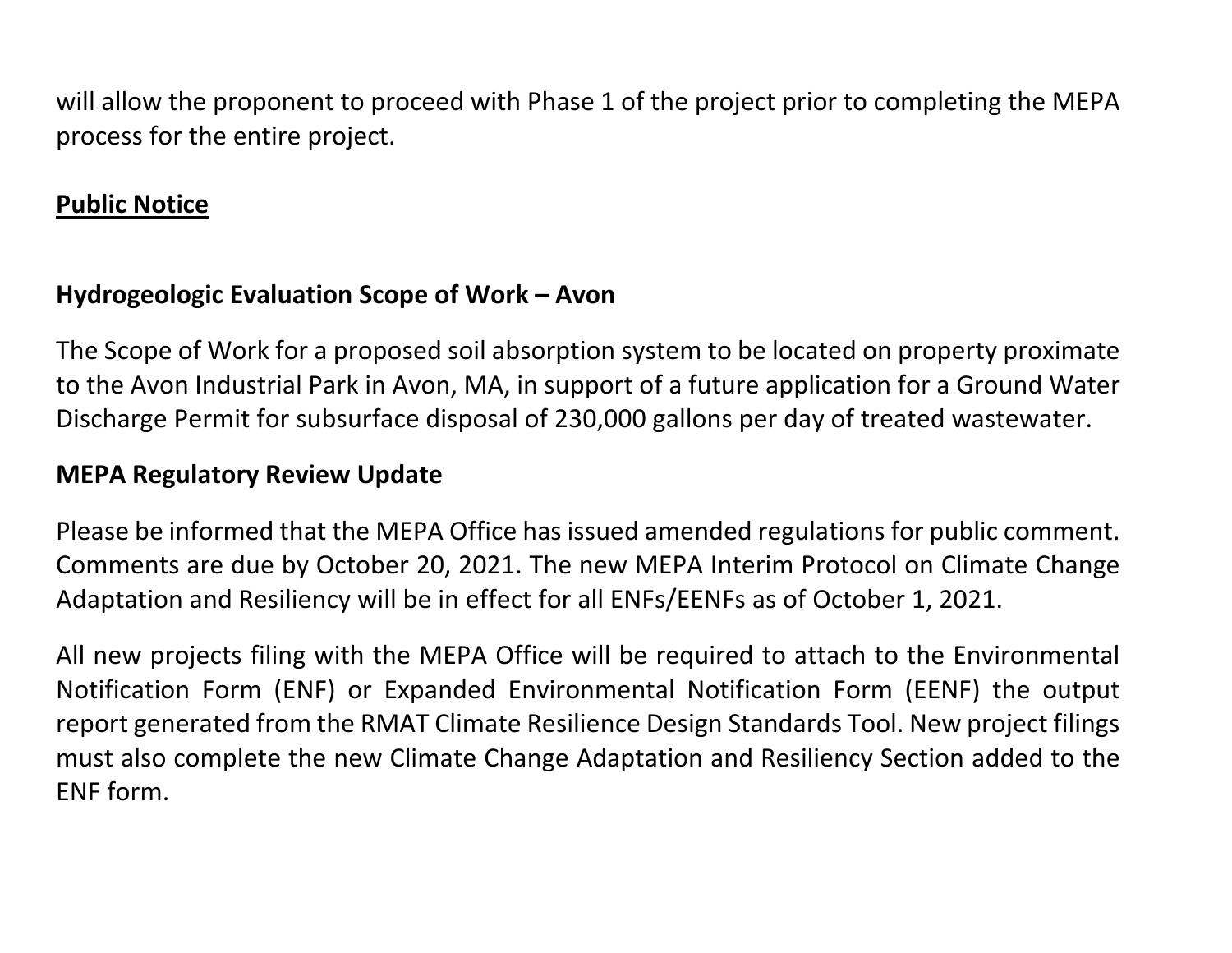Detailed information, including opportunities for public participation, is available on the MEPA website